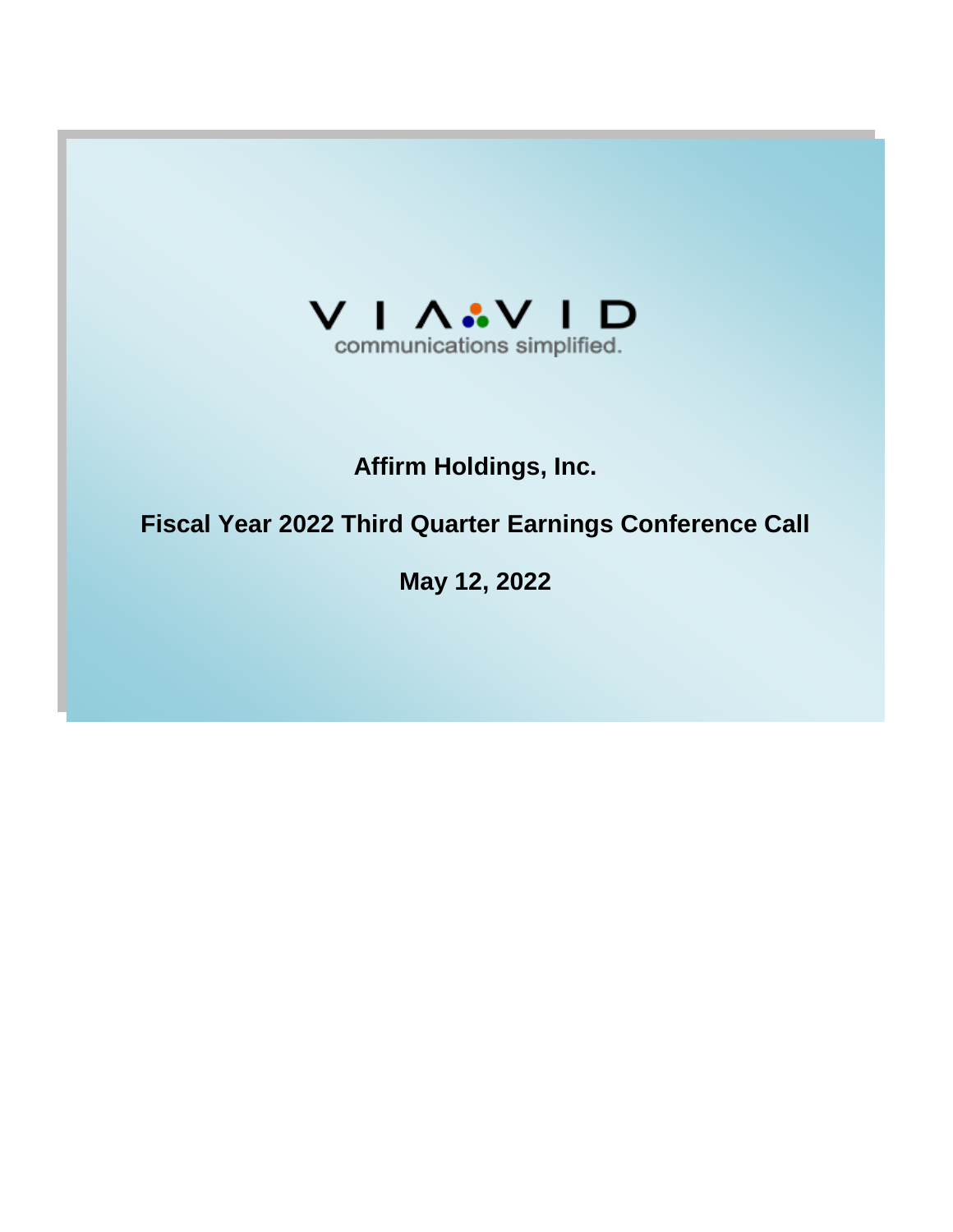## **C O R P O R A T E P A R T I C I P A N T S**

**Robert O'Hare,** *Senior Vice President of Finance* **Max Levchin,** *Founder and Chief Executive Officer* **Michael Linford,** *Chief Financial Officer*

# **C O N F E R E N C E C A L L P A R T I C I P A N T S**

**Moshe Orenbuch,** *Credit Suisse* **Daniel Perlin,** *RBC Capital Markets* **James Faucette,** *Morgan Stanley* **Jason Kupferberg,** *Bank of America Merrill Lynch* **Ramsey El-Assal,** *Barclays Investment Bank* **Andrew Jeffrey,** *Truist Securities* **Dan Dolev,** *Mizuho* **Robert Wildhack,** *Autonomous Research* **Bryan Keane,** *Deutsche Bank*

# **P R E S E N T A T I O N**

#### **Operator**

Good afternoon. Welcome to the Affirm Holdings Fiscal Year 2022 Third Quarter Earnings Conference Call.

Following the speakers' remarks, we will open the lines for your questions. As a reminder, this conference call is being recorded and a replay of the call will be available on our Investor Relations website for a reasonable period of time after the call.

I'd now like to turn the call over to Rob O'Hare, Senior Vice President of Finance. Thank you. You may begin.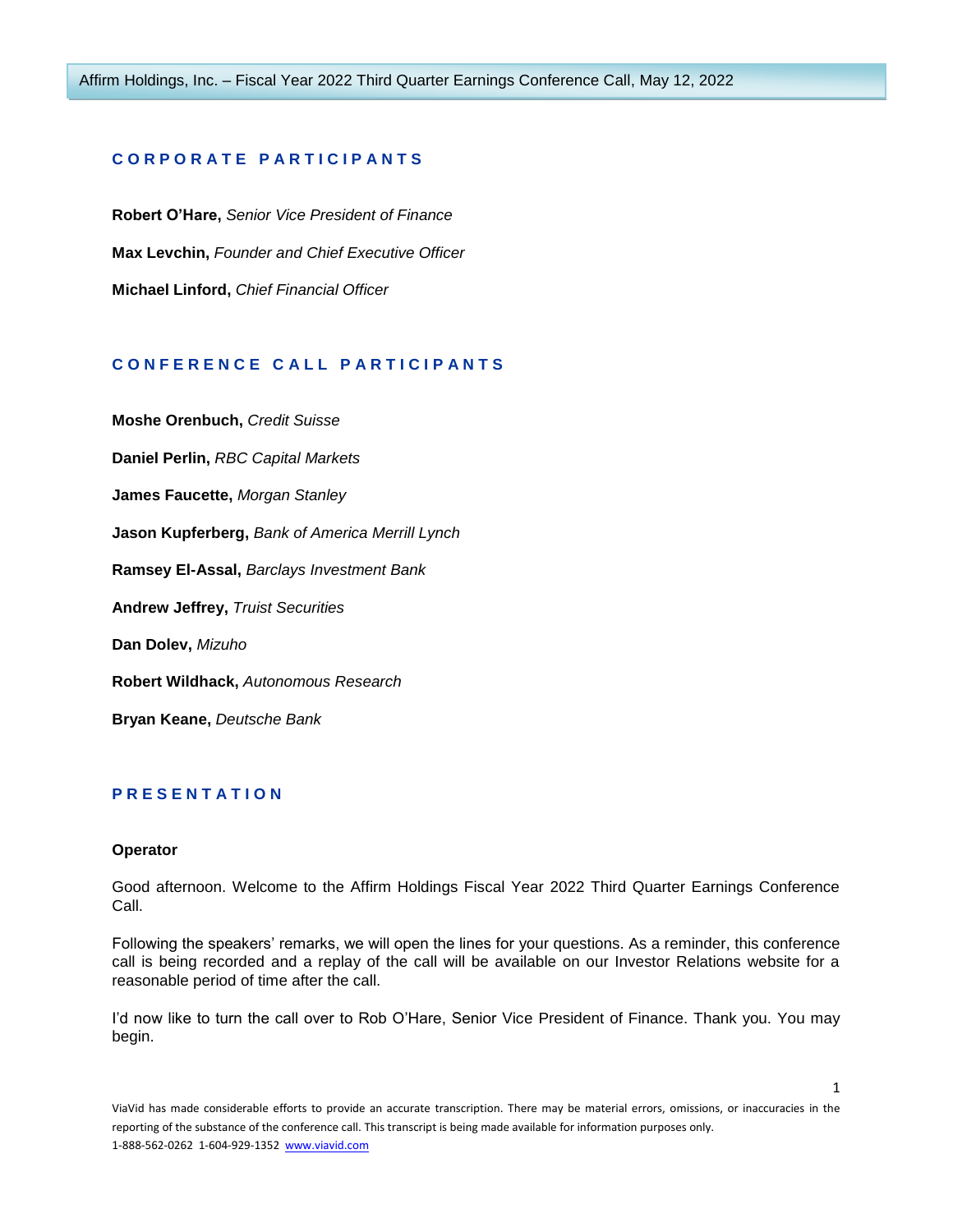## **Robert O'Hare**

Thanks, Operator. Before we begin, I would like to remind everyone listening that today's call may contain forward-looking statements. These forward-looking statements are subject to numerous risks and uncertainties, including those set forth in our filings with the SEC, which are available on our investor relations website. Actual results may differ materially from any forward-looking statements we make today. These forward-looking statements speak only as of today, and the company does not assume any obligation or intend to update them, except as required by law.

In addition, today's call may include non-GAAP financial measures. These measures should be considered as a supplement to—and not as a substitute for—GAAP financial measures. For historical non-GAAP financial measures, reconciliations to the most directly comparable GAAP measures can be found in today's earnings press release, which is available on our investor relations website.

Hosting today's call are Max Levchin, Affirm's Founder and Chief Executive Officer, and Michael Linford, Affirm's Chief Financial Officer.

With that, I'd like to turn the call over to Max to begin.

## **Max Levchin**

Thanks, Rob, and thank you everyone listening in. We delivered excellent results in fiscal Q3.

- •Active merchants grew by more than 16 fold year-over-year;
- •Active consumers grew by 137% year-over-year, with greater frequency and engagement;
- •Our total transactions increased by 162% year-over-year;
- •and highlighting the trust we are building with consumers, 81% of all transactions were from repeat Affirm users.

This is the highest repeat rate that we've ever reported. We accomplished this while another 1.5 million consumers joined our movement to replace confusing, outdated financial products with new, honest ones.

- •Our GMV was up to \$3.9 billion, growing 73% year over year and almost doubling ex-Peloton.
- •Total revenue was \$355 million, a 54% increase year over year
- •Revenue Less Transaction Costs, a key measure of our unit economics, was \$182 million or 4.7% of GMV.

We continue to grow with our existing partners and add new ones. Just a couple of operating highlights since the beginning of Q3:

The Travel and Ticketing segment has been outperforming expectations, and volume more than doubled year over year. Our long-time partners Expedia, VRBO, and Priceline were all in the top-10 by volume in Q3. The quarter also marked the general availability of Affirm on American Airlines and the launch of our first Canadian travel merchant. We are excited to continue growing our network of relationships in this segment.

Affirm continues to be the strategic partner of choice for enterprises and platforms. Adding to existing collaborations with Verifone and Adyen, we partnered with Fiserv and Global Payments to make signing and launching with new merchants frictionless. We are also excited to announce a new agreement with Stripe, unlocking streamlined distribution of Affirm's honest financial products to millions of merchants.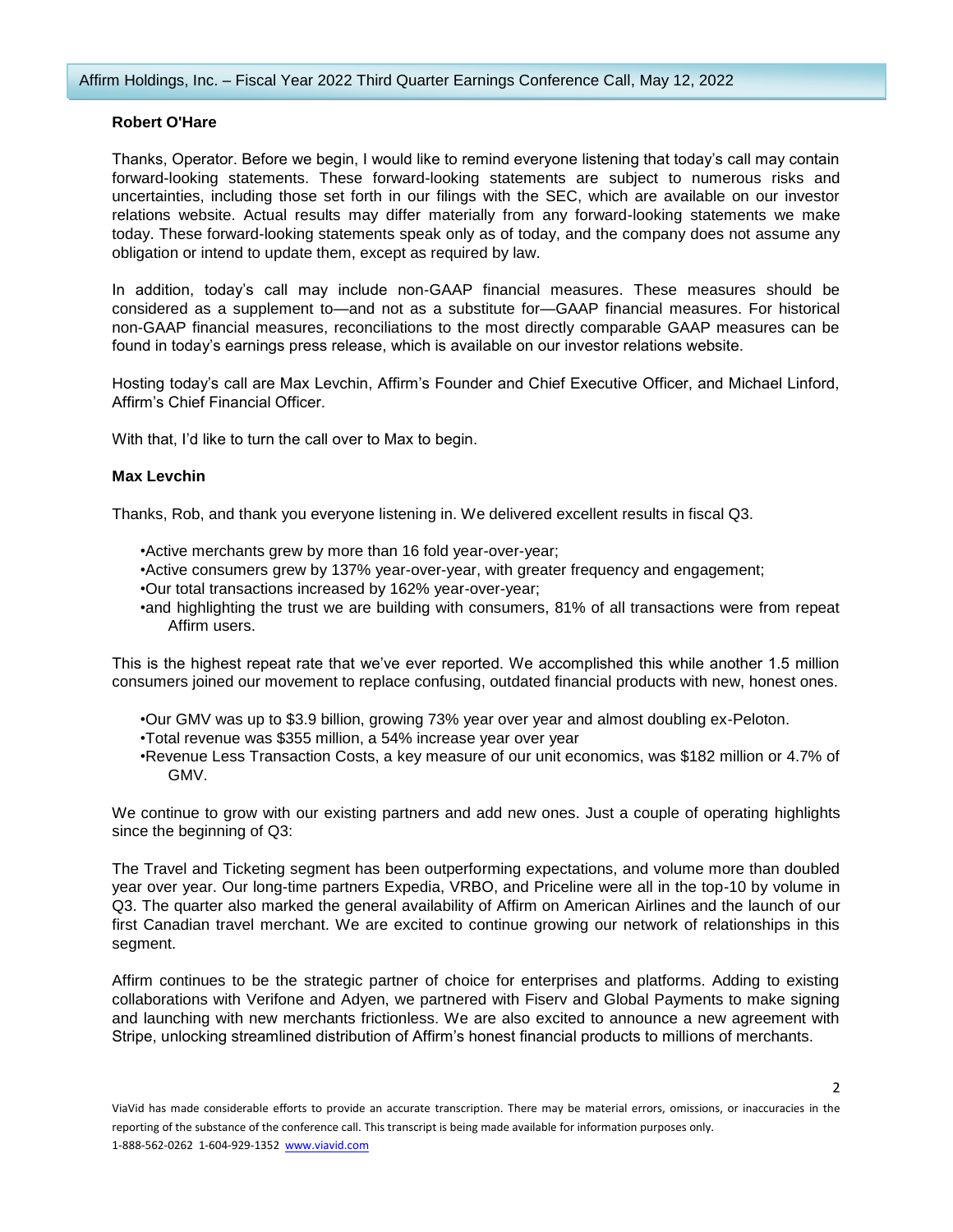#### Affirm Holdings, Inc. – Fiscal Year 2022 Third Quarter Earnings Conference Call, May 12, 2022

Since the launch of our partnership with Shopify just a year ago, we have seen significant uptake of Split Pay, our biweekly pay-in-four product. We have expanded our agreement with Shopify to bring Affirm's monthly offering to the platform. We plan to start rolling out Adaptive Checkout and simple interestbearing installments by the end of our '22 fiscal year. As part of this expansion, I am also pleased to report that we have extended our exclusive relationship with Shopify. Lots more details on that in the press release that we just filed.

This marks our fifth straight beat quarter – and proud we are of all of them. That said, we operate Affirm with a longer horizon in mind. Our goals are to deliver value for our customers and improve the lives of consumers. And ultimately, in doing so, generate cash flow to reinvest in our business and create value for our shareholders.

As you will see in Michael's report, we have already delivered profits on an adjusted operating income basis, and this quarter makes it three out of the last five. You'll see in our guide that we still expect to invest in the next quarter, but let me make something very clear.

Our plan is to achieve a sustained profitability run rate (on an adjusted basis) by the end of the next fiscal year. That is to say, we expect to generate revenue that consistently exceeds our adjusted operating expense, starting July 1st, 2023.

We do not expect our plan for reaching profitability to compromise growth, just as we demonstrated this quarter. We also do not plan to raise any new equity capital – because we believe Affirm is fully funded to profitability. We will share our full fiscal year '23 outlook in our next earnings report.

But to say a little more here: we do not see network and revenue growth and margin as quantities in conflict with each other; indeed, our growth combined with strong unit economics is what propels us towards profitability. Consumer demand for our products is significant, and we only expect it to increase, and the value we create for our customers goes directly to their bottom line. Meanwhile, the market penetration in the US is still in the low single digits.

And, at the growth and scale we have already achieved, the increasing rate of repeat transactions (81% today) affords us several advantages, most importantly, economies of scale on fixed and transactional costs, meaningful underwriting improvements, and opportunities to deliver new products to our consumers and merchant partners at a very low marginal cost.

This is why the bookends of this quarter's results are so critically important: we nearly doubled our network volume (ex Peloton) while managing our unit economics to 4.7% of GMV. This is well ahead of our long-term model of 3-4%. We grow our network GMV responsibly and deliberately, with unit economics always firmly in mind.

This is especially so because, as a vertically-integrated network, we manage the risk embedded in our transactions. We've covered our approach to credit underwriting in the past, but I'd like to talk briefly about our credit risk management.

Every time you want to use Affirm to buy something, you have to apply to be approved for that specific transaction. We make it easy and convenient for you to apply, but we will still look at the state of your finances at that very moment (including, among other things, your recent credit usage) and then decide. If we believe you won't be able to pay off your loan, we will, in fact, decline your application – with compassion and transparency – without fail.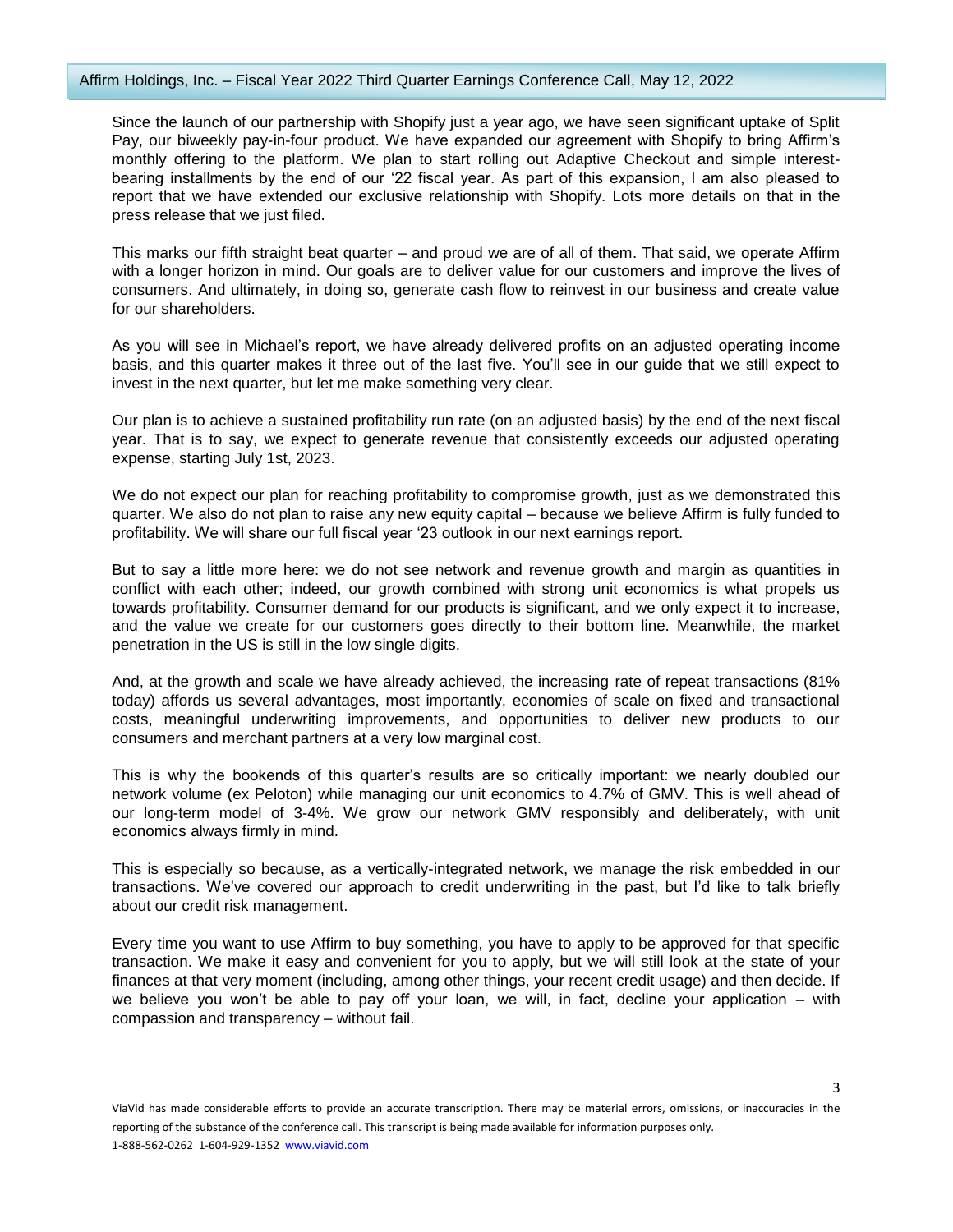As a reminder, we do not charge late fees or allow revolving. In other words, we have a structural incentive to decline a transaction that we believe to be a bad financial decision for you, because approving it is guaranteed to be a bad financial decision for us.

And at our scale of transactions (over 10 million last quarter alone), the dials we get to turn to control credit risk are highly fine-grained.

Another key structural advantage is the very short weighted average life of our loans, which is about 5 months. As the economic cycle changes, the loans we made in the past will have a rapidly diminishing impact on Affirm's future financial performance.

Given our structural incentives to engage in responsible lending, deep commitment to strong network unit economics, and a high degree of control over risk, we strongly believe we are well-positioned for success in a downturn.

During the very brief recession of 2020, we saw applications nearly quadruple at many of our merchants. We believe paying over time without late fees and gotchas will be in greater demand during a downturn. It is our mission to improve people's lives, and we will be prepared to meet this demand — but again — our approach is only to extend credit that we believe can and will be repaid.

The multi-billion-dollar business we have today is the result of years of trial and error, ideation and execution. One of the many attractive properties of operating a network at scale is that it can be very cost-effective to deliver new products and services to a large, active audience. Not all of our new offerings will result in our next billion-dollar revenue line – but we are committed to finding the ones that do.

Last September, we shared some of our product plans with you. We've continued to execute on this roadmap, so let me briefly run through some of what we've shipped in Q3.

Throughout the quarter, we delivered several iterations of the Affirm SuperApp, the single platform for the growing family of Affirm consumer offerings. Each such iteration delivered results, improving user engagement by about 3% and adding over 1% to our in-app transaction volume. These numbers may seem trivially small in comparison to some of our headline growth metrics, but obsessing over user experience compounds. And we have many more iterations planned.

We also rolled out a Chrome Browser Extension, a convenient way to pay with Affirm at online stores where we are not yet directly integrated, using a single-use VISA card while shopping in your desktop browser.

We brought Adaptive Checkout to many new transactional surfaces, including our own Affirm Anywhere product, Chrome Browser Extension, and, as I mentioned, it will be available on Shopify.

We also added Bitcoin Interest to the popular Affirm Savings account – a super simple way for our savings account holders to hold cryptocurrency by choosing to receive their savings yield in Bitcoin.

And debit+.

By now, I suspect some of you might actually have the debit+ app and the companion card that comes with it, so you have already seen what's the first version can do: you can split lower-value transactions into four payments after the swipe and use the automagic pre-approval button to plan larger transactions and feel confident in your spending power. There are many more features coming over the summer and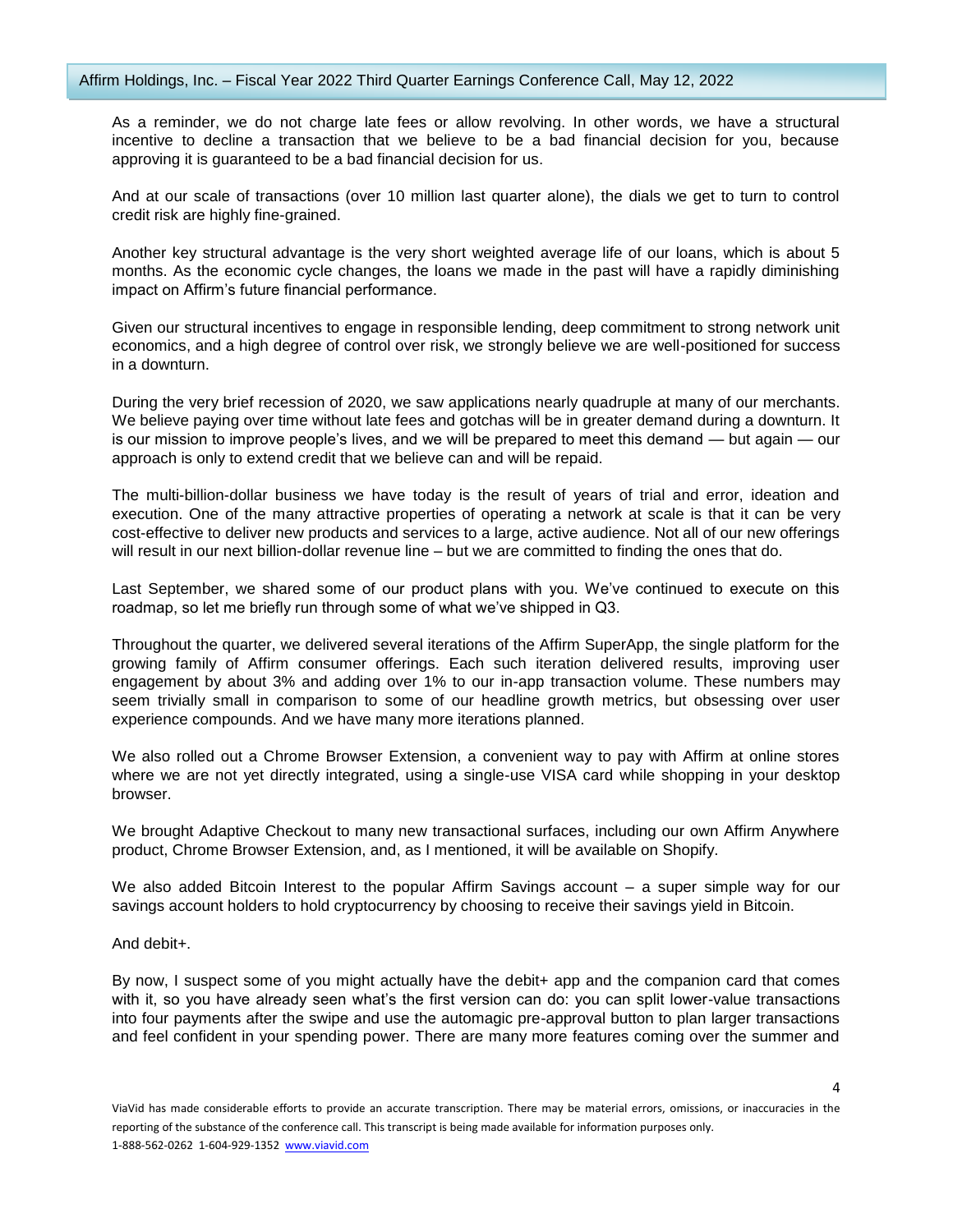beyond, most importantly longer-term and interest-bearing loans and Affirm Rewards, but the v1 of debit+ is here and ready.

We know it is because even with this minimalist version, we are seeing an order of magnitude higher engagement among debit+ users (compared to non-debit+ Affirm users) – an average of more than two transactions per week. And the debit+ experience will continue to improve as we release regular updates to our growing user base.

We are inviting tens of thousands of users per day to get their cards and expect to exhaust our nowsizable waiting list (we appreciate your patience!) and open debit+ to all eligible Affirm users in fiscal Q4. Eligible here means a certain level of usage history and good standing with Affirm.

It is super early, and I am still neck-deep in UX optimizations, but I am truly thrilled to begin what we think will be the era of debit+ – the simplicity of debit and the flexibility to pay at your own pace with no late or hidden fees.

Affirm continues to succeed because of our exceptional team. I've said it before, and I'll say it again – it is a privilege to lead this company, and I would like to thank all Affirmers for marking another waypoint of our journey – and to thank you, our shareholders, for your continual support.

As you can see, we remain focused on what ultimately matters – results. Now over to Michael to review those in detail.

## **Michael Linford**

Thanks, Max, and good afternoon, everyone.

Our Q3 results, and really our performance over the last several quarters, demonstrate our ability to deliver impressive growth and attractive unit economics, despite a volatile market environment. Once again, we outperformed our outlook for both growth and profitability, and our unit economics were strong.

We continued to grow both sides of our network. Active consumers increased 137% year over year while active merchants increased to nearly 210,000. Total transactions grew 162% year over year, and more than 80% were from repeat users. Transactions per user, our key frequency metric, increased 19% year over year while more than doubling our active user base. And along with that growth, we achieved profitability on a non-GAAP basis, delivering \$4.0 million in adjusted operating income.

We grew GMV 73%, and nearly doubled GMV when excluding Peloton. Our revenue increased by 54% and our measure of unit economics, Revenue less transaction costs, reached 4.7% of GMV. This was a particularly strong result and well above our long term targeted range of 3-4% of GMV. Our outperformance was driven by strong revenue growth, excellent capital markets execution, and better than expected credit performance. While the provision for credit losses increased year over year, as a reminder, last year's provision was net negative given the release of excess COVID-related loan allowance. We also continued to drive greater capital efficiency gains across our funding programs, as the equity capital we used to fund our loans decreased to 2.4% of our platform portfolio versus 4.9% last year.

With the strong growth of our business and continued momentum, we are raising our outlook for fiscal year '22, which I'll discuss more in a moment. Before I do that, let me walk through our third quarter results in greater detail.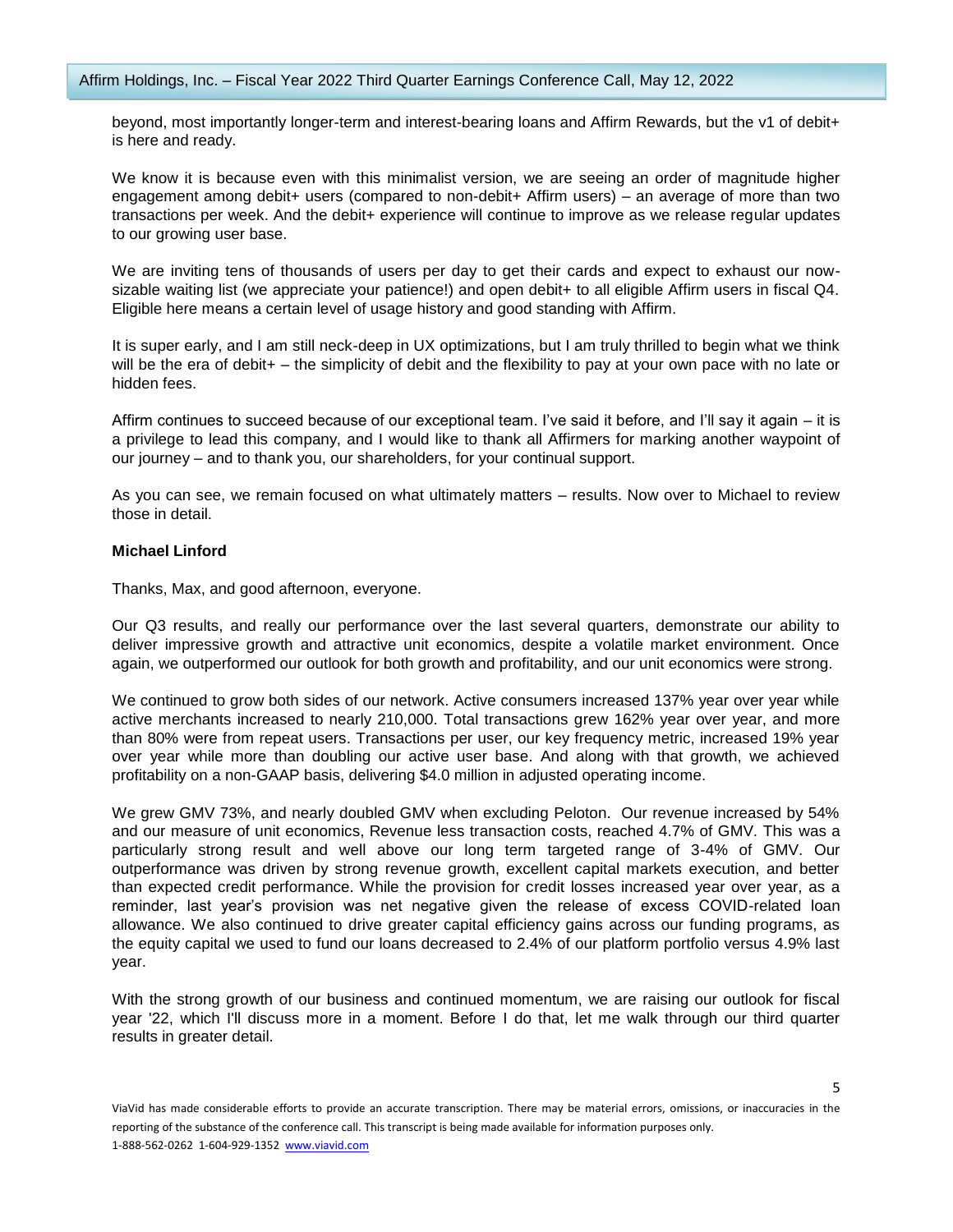#### Affirm Holdings, Inc. – Fiscal Year 2022 Third Quarter Earnings Conference Call, May 12, 2022

Unless stated otherwise, all comparisons refer to our third fiscal quarter of '22 versus Q3 of fiscal '21.

We had another great quarter for consumer growth. Active consumers increased 137% to 12.7 million and increased nearly 1.5 million sequentially from fiscal Q2. This growth helped drive 10.5 million transactions in the quarter, a 162% year-over-year increase. Despite adding users at this aggressive pace, we also saw frequency increase, as transactions per active consumer grew to 2.7, up 19% yearover-year.

In the third quarter, active merchants grew to nearly 210,000 from just 11,500 last year, thanks to the continued scaling of our partnership with Shopify. On a sequential basis, active merchants, which we calculate over a trailing 12-month time frame, grew by 39,000 or 23% from the December-ending quarter.

Turning to GMV. We grew GMV 73% to \$3.9 billion in our third quarter, a \$1.7 billion increase from last year.

As a testament to the increasing depth and breadth of our network, no single merchant accounted for more than 10% of either revenue or GMV for both the three and nine months ending March 31st. This demonstrates the continued diversification of our business, which we believe is a key area of strength and resilience for Affirm.

Shifting to GMV by vertical.

Travel and ticketing increased to \$390 million, up 122% from last year, topping last quarter's high mark. With the recent easing of mask mandates and travel restrictions, we see extraordinary demand to book travel now and pay over time with Affirm. We also remain enthusiastic about consumer demand for live events.

General merchandise grew to over \$670 million, 448% above last year driven by our deepening relationships with the world's largest retailers, which also increases the seasonality of our business. We saw roughly a \$200 million sequential decline in GMV within the category, which was in-line with our expectations given the seasonally strong holiday shopping season in the December quarter.

Sporting Goods and Outdoors declined to \$425 million, down 21% from last year, or 20% sequentially from fiscal Q2, driven by a roughly 40% decline in Peloton offset by growth with other connected fitness merchants.

PayBright, which we acquired on January 1, 2021, nearly tripled GMV, posting annual growth of 198%. We are excited about our prospects and the success we're driving in Canada, as well as our other expansion opportunities currently on our roadmap.

Now, turning to the financials...

Total net revenue grew 54% to \$355 million, well above our outlook of at least \$335 million. Network revenue grew 29%, while interest income increased 42%, and gain on loan sale increased 221%. Revenue as a percentage of GMV contracted 116 basis points to 9.1%, driven by product mix away from longer duration 0% loans and towards shorter-term Split Pay loans.

Split Pay GMV grew over 215% year-on-year and accounted for roughly 20% of GMV in the third quarter compared to just over 10% last year. In our earnings supplement posted to our IR website, you will see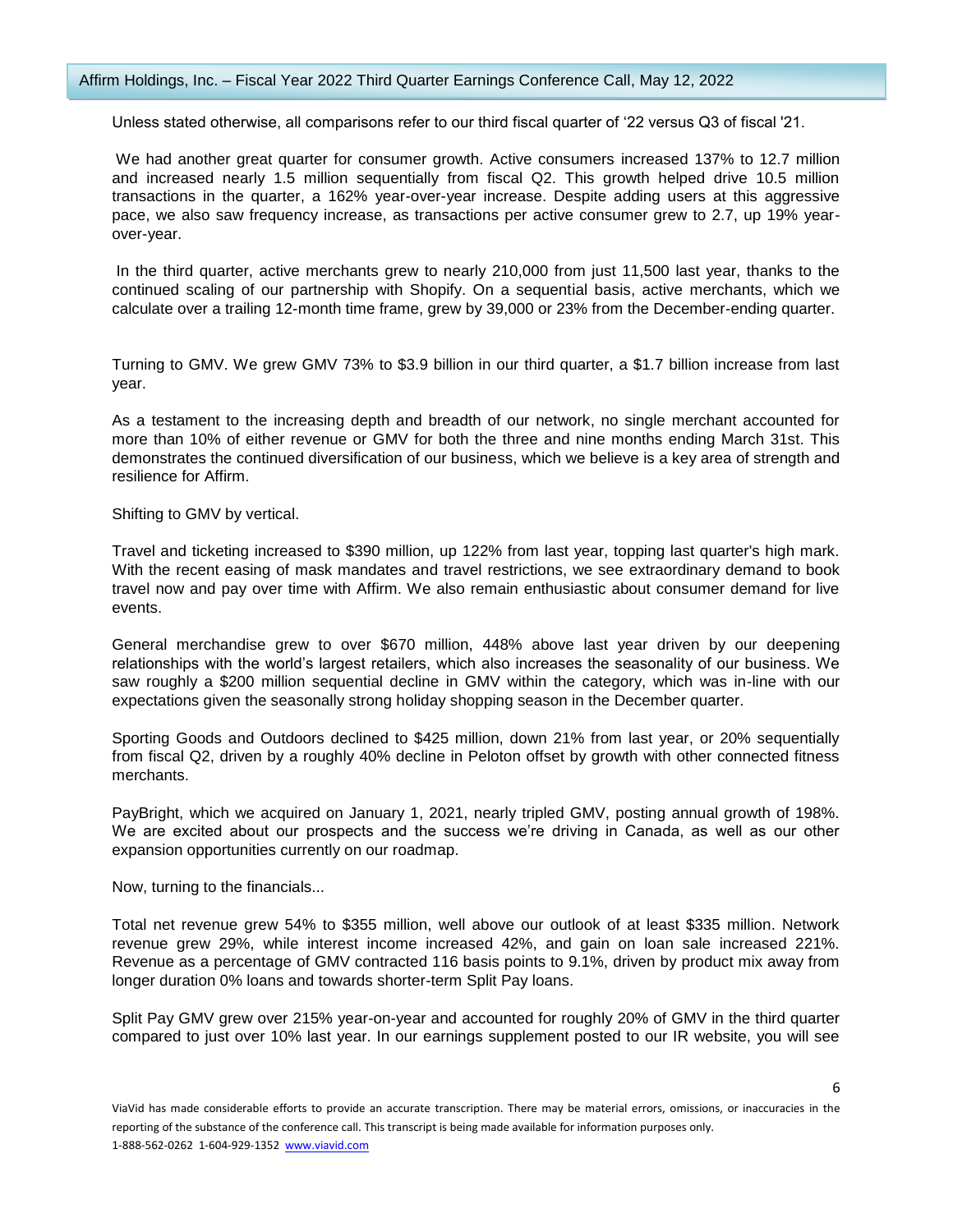that merchant revenue take rates have remained relatively constant for each of our offerings, despite our hyper growth.

Our strong top line growth and the leverage we achieved on non-provision transaction costs drove a 37% increase in revenue less transaction costs to \$182 million or 4.7% of GMV, well above our 3-4% longterm target.

Total transaction costs of \$172 million grew 78% year-over-year compared to revenue growth of 54%. Excluding provision for credit losses, which was negative in the prior year period, transaction costs as a percentage of GMV declined 1.6 points to 2.7%.

Given the mix shift away from longer-duration 0% APR loans, loss on loan purchase commitment declined 24%, while improvements in our capital programs helped limit the growth in funding costs to just 8%. Funding costs were an area of considerable leverage in the quarter, declining to 0.4% of GMV, down from 0.6% in the prior year period. Provision for credit losses grew from negative \$1 million a year ago to \$66 million, as the year-ago figure included a significant release of excess COVID-related loan allowance, while this year's figure reflects the intentional normalization of credit that we've discussed over the past several quarters.

Credit performance was better than expected across all credit segments, as small optimizations across our Split Pay and large enterprise programs yielded very favorable outcomes. This led to lower allowance rates on new originations across a large percentage of our GMV. Allowance for losses as a percentage of Loans Held for Investment declined for the second consecutive quarter to 6.4%.

The outperformance in Revenue Less Transaction Costs and greater operating leverage allowed us to drive better than expected Adjusted Operating Income in the period. Our Non-GAAP technology and data analytics expense reflects lower than expected personnel costs. Affirm has a robust product pipeline that calls for more talented engineers than we were able to hire in the period. However, we were able to partially address this need for technical talent in early Q4 with the hiring of over 100 engineers, primarily from Fast in early April. We also continued building our brand through sales and marketing investments, but a majority of these expenses were non-cash in nature. Excluding these non-cash expenses that are fully outlined in our GAAP-reconciliation tables posted on our IR website, our sales and marketing expenses decreased by \$1.7 million, or 5% year over year, which represents an annual decrease of 5 points as a percentage of Revenue.

Excluding transactions costs, non-GAAP operating expense grew by \$48.9 million or 38%. Adjusted Operating Income was \$4.0 million in the quarter, or 1.1% of Revenue, which was significantly above our outlook.

GAAP Total Operating Expenses excluding Transaction Costs grew by \$66 million or 19%, driven by a \$102 million increase in warrant expense partially offset by an \$80 million reduction in stock-based compensation. GAAP operating loss was \$227 million, which compares to a loss of \$209 million last year. The \$227 million operating loss included \$217 million of equity-related costs stemming from the previously granted warrants to enterprise partners and stock-based compensation.

Before I move to our raised outlook, I'd like to discuss our funding program.

We fund the business to optimize for stable, consistent access to deep and diverse pools of capital.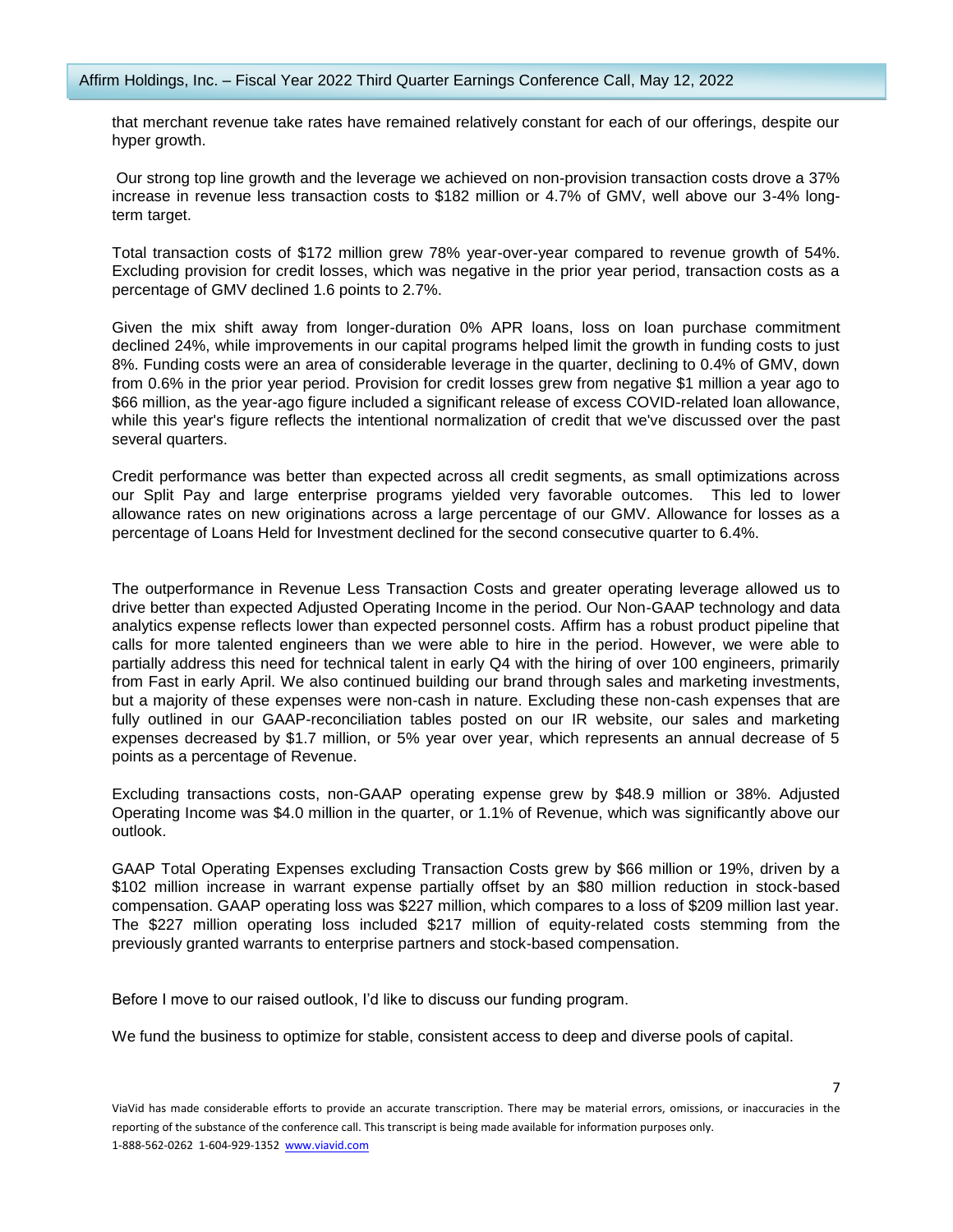We ended the quarter with nearly \$9.0 billion in funding capacity across our 3 main channels - warehouse lines, forward flow agreements with whole loan buyers, and ABS securitizations. 53% of the capacity is off-balance sheet, and all of our bilateral relationships are fully committed and generally in multi-year agreements - with only 31% of this capacity maturing in the next 12 months.

Since the beginning of the fiscal year, we have brought on \$2.5 billion in new funding capacity from new and existing capital partners. In addition to that \$2.5 billion, subsequent to the quarter end, we closed our \$500 million 2022-A revolving ABS transaction. And last week, we also added a new multi-year \$500 million forward flow partnership with a large Midwest-based insurance company. We expect to continue to add capital through both scheduled commitment increases from existing partners and onboarding new partners.

Our capital program is structured to be resilient, flexible, and generate increased velocity as we scale. Let me quickly recap each of our channels:

Our warehouse lines are on-balance sheet facilities with spreads ranging from 1.65% to 4.00% and we are able to advance up to nearly 90% against the loans we pledge. These bankruptcy remote facilities are non-recourse to our parent company, and generally used to fund shorter duration collateral. They also serve as a loan aggregation mechanism for our ABS securitization program. We generally maintain these facilities at low utilization rates - this stood at 37% at the end of the quarter - providing us significant excess capacity.

Our forward flow program represents close to half of overall capacity across a range of diverse partners and provides highly efficient off-balance sheet funding. These programs allow us to earn most revenue up front, and additional revenue over time via servicing income. Further, loans sold to third parties via the forward flow program do not require an allowance for credit losses on the balance sheet, or any related provision expense on the income statement.

Finally, in terms of our ABS securitization program, we have closed 9 securitization transactions that represent roughly \$8 billion of volume since launching the platform in mid 2020. Our deals have performed really well and we just achieved our first 'AAA' rating as part of our most recent transaction.

Just as we have attracted many leading e-commerce merchants and platforms to Affirm, we have also attracted a diverse set of blue-chip investors to our capital program. This is a real competitive advantage for Affirm. We believe our scale and asset quality will ensure that this advantage continues into the future. Affirm is strongly positioned to continue driving outsized growth in the ABS market, which is highly liquid with over \$1.5 trillion outstanding across asset classes.

Now let me share some color on our outlook, which you can see on slide 26 of our earnings supplement. We expect the progress we've made thus far in fiscal year '22 to continue to drive strong growth in our fourth quarter.

Consistent with the public guidance issued earlier this week, we expect the trends observed in Peloton GMV in fiscal Q3 to continue through Q4.

We now expect our Split Pay offering to contribute at least twenty percent of Fiscal Year '22 GMV, with the largest contributor of this volume coming from the Shop Pay Installments program.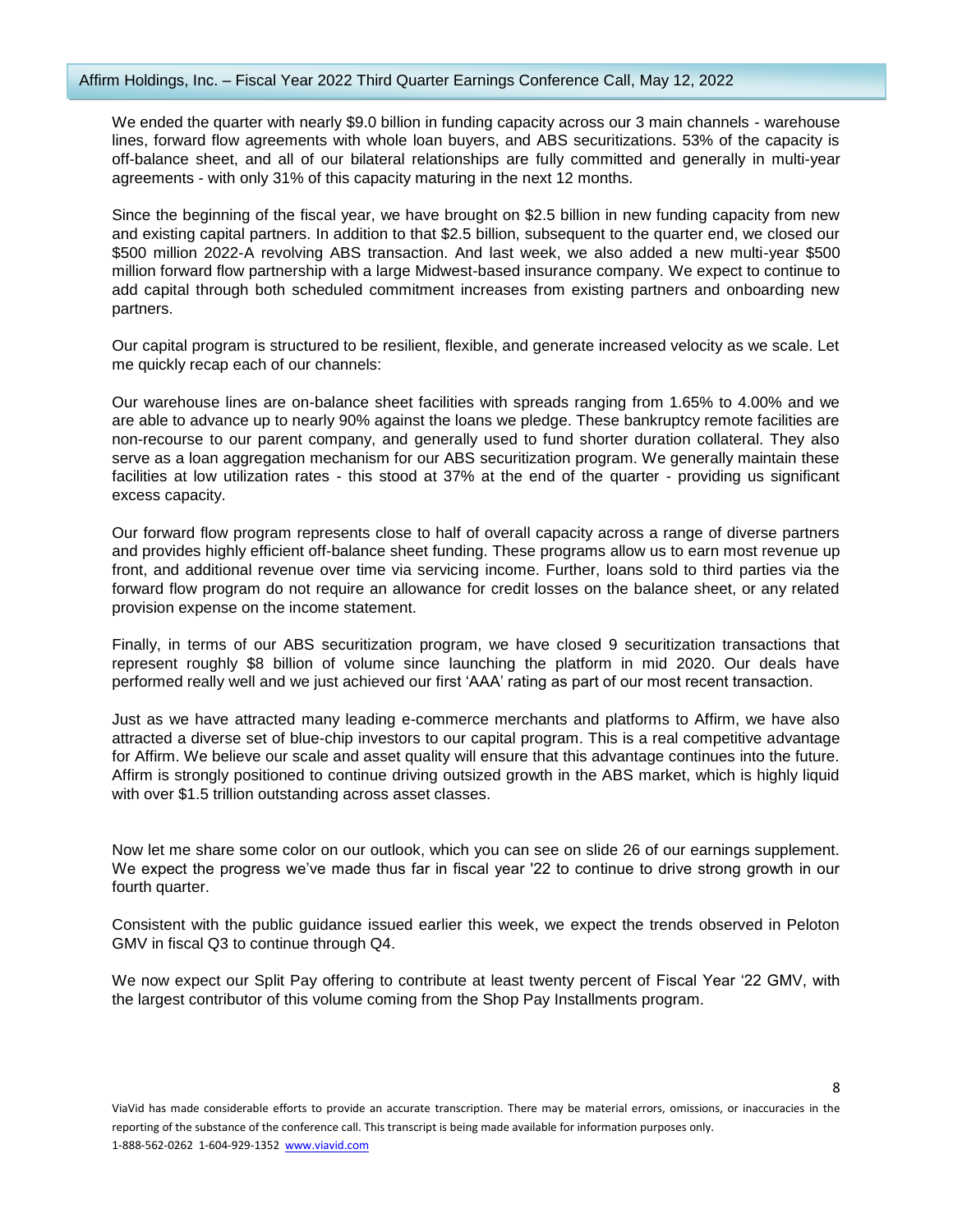We expect a sequential increase in Total Operating Expenses outside of Transaction Costs driven by the recent hiring of the engineering team from Fast in April, and marketing campaigns currently planned the latter half of the quarter.

As always, our outlook assumes the current forward interest rate curve. Finally, our outlook does not assume a material impact from the rollout of Debit+.

For our fourth quarter ending June 30, 2022, we expect GMV of \$3.95 to \$4.05 billion, revenue of \$345 to \$355 million, transaction costs of \$185 to \$190 million, revenue less transaction costs of \$160 to \$165 million, Adjusted Operating Margin of negative 15% to negative 11%, and a weighted-average share count of 290 million.

For our fiscal year ending June 30, 2022, we now expect GMV of \$15.04 to \$15.14 billion, revenue of \$1.33 to \$1.34 billion, transaction costs of \$692 to \$697 million, revenue less transaction costs of \$638 to \$643 million, Adjusted Operating Margin of negative 7.6% to negative 6.6%, and a weighted-average share count of approximately 283 million.

Now, I'll now turn it back to Max for some closing remarks.

## **Max Levchin**

Before we open for Q&A, I thought it would be helpful to quickly recap the state of play and our plans for Affirm.

First, we are laser-focused on scaling the network – increasing our consumer reach and frequency – and going deeper with our existing partners and adding new ones. Our opportunities remain vast, with significant, under-penetrated markets to reach.

Second, we will continue investing in our technology, people, and brand and doing so with discipline. We have roughly \$3 billion in dry powder, and we firmly believe that we are among the most efficient allocators of capital in the industry.

Third, as I already mentioned, with excellent unit economics, consistent focus on risk management, and a diversified capital access strategy, our plan is to achieve a sustained profitability run rate (on an adjusted basis) by the end of the next fiscal year.

And finally – at our core, we are builders, excited by the prospect of solving problems and improving lives. We will leverage our scale and reach to introduce brand new concepts to our merchants and consumers – like debit+ – as we continuously expand our products and revenue lines.

While the macro environment is uncertain, at Affirm, the picture has never been clearer.

We are a category leader with massive growth and rapidly expanding market opportunities as the secular trend towards honest, transparent financial products continues. Affirm is in an enviable position given the depth and breadth of our partner network and our unwavering commitment to financial responsibility.

As the category begins to go mainstream, the opportunities we can capture are only expanding. We have an incredible team and an inspiring mission. We will continue to scale, drive attractive unit economics, and deliver on our mission to improve lives and focus on results.

We will now open the line for questions.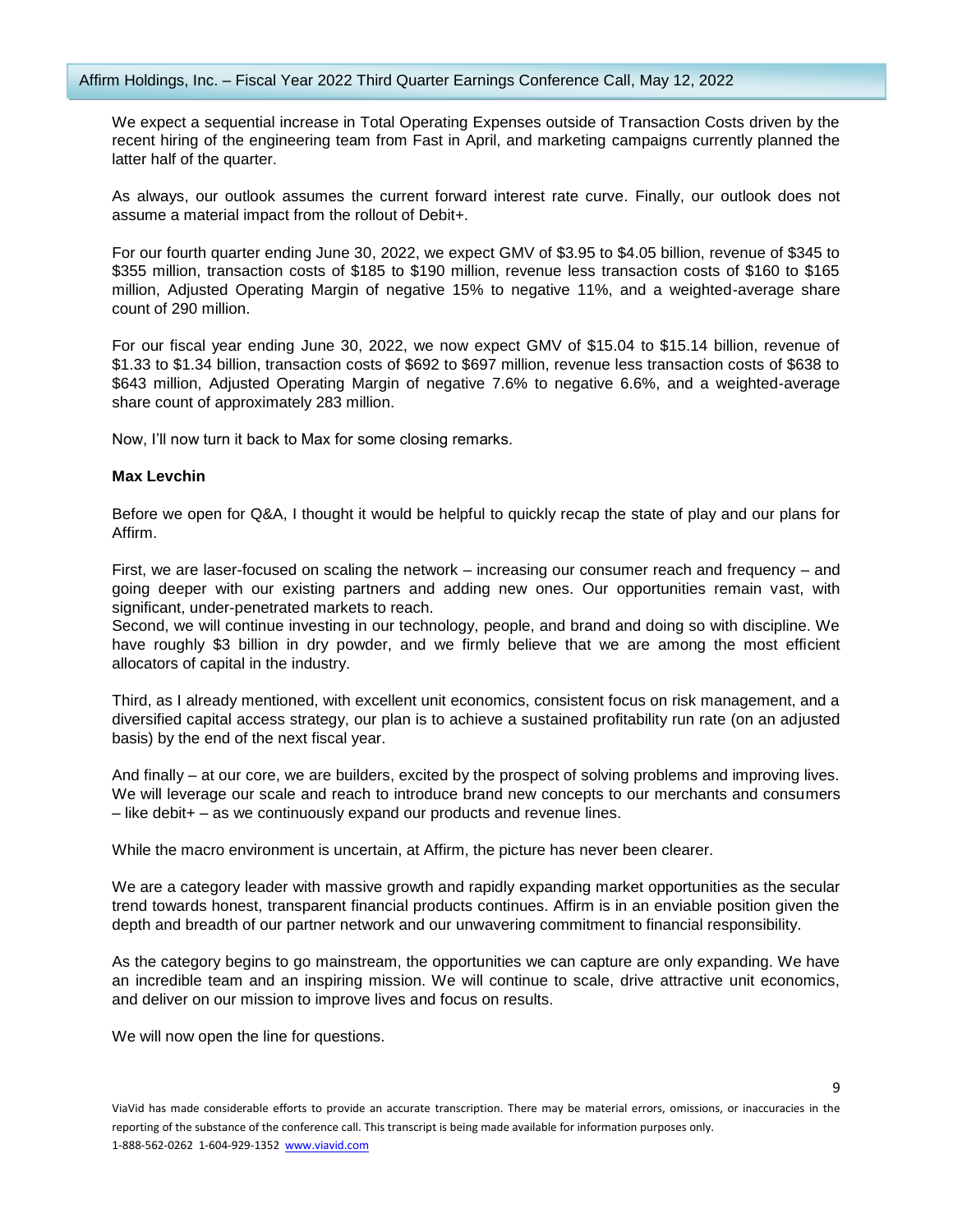#### **Operator**

At this time, we will be conducting a question-and-answer session. Please limit yourself to one question and one follow-up.

Our first question comes from the line of Moshe Orenbuch with Credit Suisse. You may proceed with your question.

#### **Moshe Orenbuch**

Great. Thanks.

I think that, Max, the comments that you made about the success with respect to the large merchants and the impact that that's had, maybe you could kind of expand on that because obviously, you've got things that are going on that would potentially be able to add others, and yet you've also got things like what you mentioned with respect to the Chrome browser that could allow for situations where Affirm doesn't have a kind of dedicated relationship with the merchant. So I guess as we look out over the next several years, how should we think about the biggest areas for growth for the Company?

#### **Max Levchin**

So the cool thing about building a network—first of all, thank you for the question. Sorry. We've been listening to ourselves talk for a while. So, great question.

So the thing about building a network is you have to continuously balance the consumer side and the merchant side. If we are signing on more and more consumers, we are implicitly adding more places where they might want to go shopping, so it's essential for us to continue launching direct-to-consumer payment products, because if someone says, "Hey, I'm a big fan of brand X, and I came from a store, e.g. Peloton, where I'm not likely to repeat over and over," we have to offer them coverage. Otherwise, they will churn. They will turn into an inactive consumer.

So the browser extension and the app, which has a marketplace feature in it, and the card itself, all the things we're building on the consumer side, they're all fundamentally about retaining consumers and meeting them where they want to go, where they want to shop. So that will continue happening and we see that as both an engagement driver and a revenue driver. Obviously, the products are a little bit different where we don't have a direct integration with the merchant, but it does not in any way reduce our commitment and just attention to innovation on the merchant side.

We have a whole bunch of stuff. I purposely kept my remarks a little bit shorter this time around, but there's a long list of things that we shipped that have to do with merchants. I really did not give any credit to those teams just because I wanted to keep it quick, but we're continuously rolling out really interesting stuff.

The Adaptive Checkout is a really good example of—it's just a very, very fundamental piece of tech that we put together. It is the future of this buy-now-pay-later industry. Consumers do not need to go through many different funnels. They just need to pick the right product for them. Better yet, we should be there, helping them pick the right product. That's what the Adaptive Checkout does. It literally figures out what is the best way of paying for something. So that will continue happening.

Part of why we need to continue hiring engineers, you only maintain strong unit economics, if you're able to offer something that no one else can sell. Competition on price sucks if you have a commodity that

ViaVid has made considerable efforts to provide an accurate transcription. There may be material errors, omissions, or inaccuracies in the reporting of the substance of the conference call. This transcript is being made available for information purposes only. 1-888-562-0262 1-604-929-1352 [www.viavid.com](http://www.viavid.com/)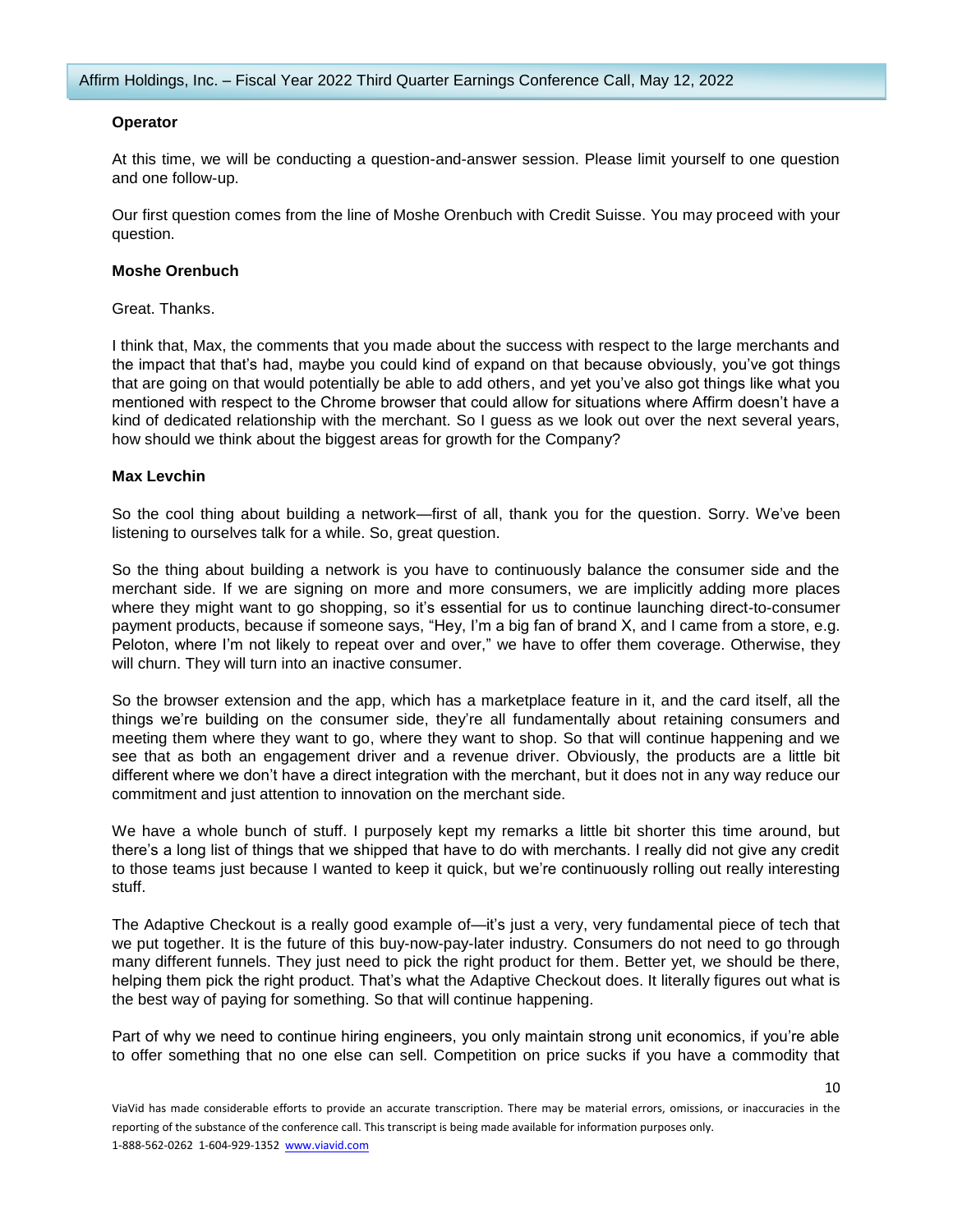everybody else has. If you're building stuff that no one else got, you can actually sell it at a good price and not worry about someone undercutting you.

#### **Moshe Orenbuch**

Got it. Thanks.

As a follow-up question, Michael, one of the questions that we get most often from Investors is in the face of a rising rate environment, obviously you have some products where the consumer is the primary one that's being charged and you have others that's charged to the merchant, particularly the 0% category. Could you talk a little bit about your plans as to how to kind of manage the rising interest rate environment for each of those products, and maybe what you've also done to date, if anything?

## **Michael Linford**

Yes. We really haven't had to take any action to date. If you look at the merchant fee rate slide in our supplement, you'll see, again, relatively constant merchant fees. We view that as a real mark of success that in the face of pretty heavy competition we were able to maintain and even grow in some cases the merchant fee side. Of course, as we talked a lot about on the APR side and the consumer side, those rates are strong enough to allow us to deliver really compelling unit economics. That's the lens through which we look at this question.

It is true that as rates go up, there is pressure on the funding side of our business, but it is a mistake to think about that as a full flow-through on a linear basis. We have many different funding channels with staggered maturities and very different structures. As I mentioned, for example, we just onboarded a new forward flow partner who's an insurance company, and has a very different view of rates and how they think about that versus, say, access to quality assets over time.

That allows us to manage it in the nearer term. I think in the very long run, so going out more than a year, you would expect us to need to start to take action, but that's more of a long-term thing than anything we deal with tactically in the near term.

## **Moshe Orenbuch**

Got it. Thanks very much.

## **Operator**

Our next question comes from the line of Dan Perlin with RBC Capital Markets. You may proceed with your question.

## **Daniel Perlin**

Good evening. Lots of good stuff here.

I wanted to just touch on—and I suspect you're going to kind of tread lightly on it a little bit—but I wanted to touch on this path to profitability on an adjusted operating income basis. My question is when you think about it or when you kind of laid this plan out, how much of this is really a function of some of the scaledriven benefits that you've been able to accrue over the past several years versus really Management's desire to kind of reach profitability sooner?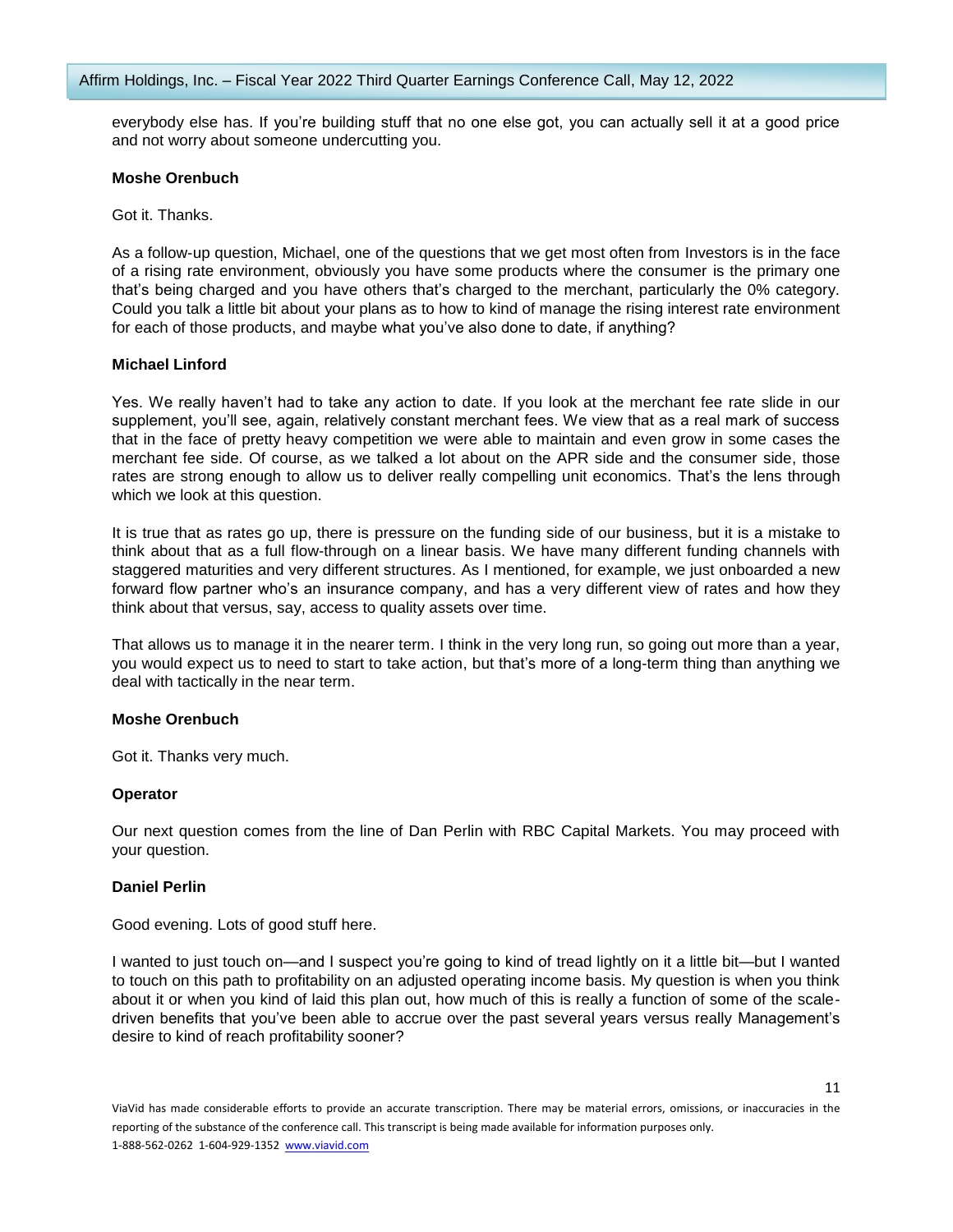Then the second piece of that is, is there anything in the macro environment that's compelling you to want to pull that forward? Or is this really in line with your long-term plan that we may or may not have been really aware of? Thanks.

#### **Max Levchin**

Good question.

So first of all, the most important thing to take away is that it really is the scale that's allowing us to get there. If you look back a few quarters, you'll see that we're sort of dangerously flirting with profitability without ever saying it out loud. I think it was a useful and intelligent thing to do to tell the market, "Hey, we know exactly when it's going to happen; here's a date," but it's not the same thing as saying, "Ouch, we got to get there fast, so let's pull some tricks and do unnatural things." Not at all. So in that sense, it really is the function.

The difficult thing was to build a product that commands a price and maintains a good margin, and to be disciplined about credit. You can grow 10x faster if you just approve everyone and some of our competitors do that. It's a lot easier, but you then have to deal with bad losses. We are not okay with bad losses or losses that we can't control. So those are all things that we've always done, and that's the scale advantage that we have today is the variable revenue or adjusted—I'm going to trip up on my accounting terms, Michael will correct me later—but at a certain scale, your fixed costs get overwhelmed by your variable revenue is basically what's happening here.

So yes, the statement about profitability is fundamentally about telling the market, "We've always had a plan. We know where we're going. Here's the save-the-dates." We'll continue to invest. We are not doing unnatural things to get there.

## **Daniel Perlin**

Yes. No, that's fantastic.

Just a quick follow-up on the engagement. Here again, very impressive. You said 2.7% in the current quarter. Last quarter it was 2.5%. So that's all happening at the time you've got this massive, active customer increase. The question I have here is, are you finding that in that repeat usage, the 81% versus kind of 75% last quarter, are the consumers using the same product again as in they come in as a Split Pay user and they're always a Split Pay user? Or are they finding that within that 81%, there's some diversification and they may even mature into other products?

Are you able to not steer them but incentivize them, I guess, or maybe educate them into other options that may even be better for them? Thank you.

#### **Max Levchin**

It's a great question.

There's definitely a lot more to unpack there than I suspect the time allows. Here's just like bullet points that are sort of easy to rattle off.

So the probability of repeating at the same store is, generally speaking, highest for a majority of stores. There are some unique stores where you're just not going to come back because you already have a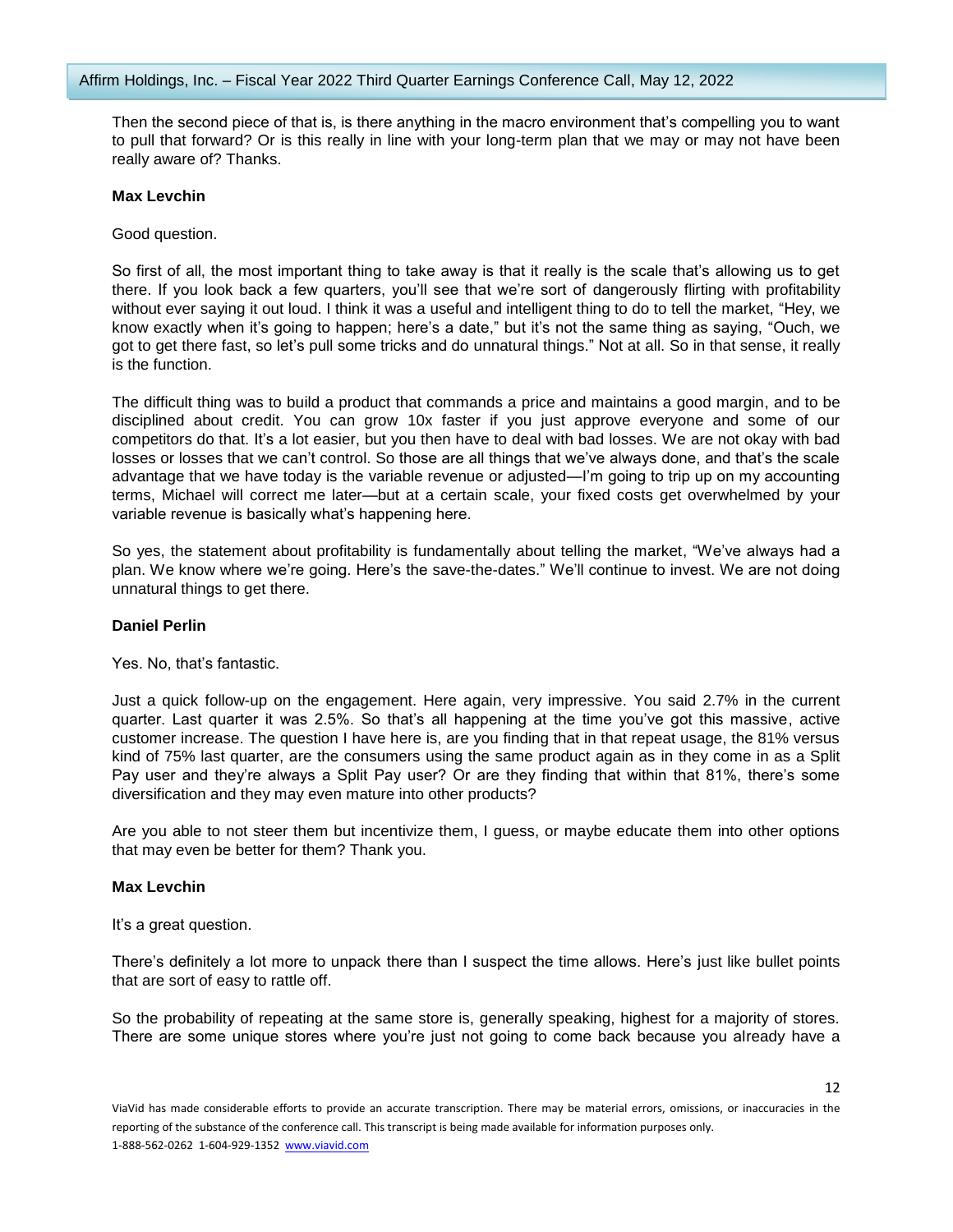treadmill to run on. But vast majority of time, especially for some of the largest partnerships, it is highly likely that you will repeat at the store where you came from.

Two, there is definitely propensity to repeat on the same product initially, but as each cohort matures and we have more opportunities to teach them what else Affirm can do for them, it widens.

Three, there's a fundamental difference between the behavior of people that have our app and the ones that don't. That is just a profoundly different behavioral pattern, and I could write a small science paper on that one. Once you're using the app, you're basically starting to think of Affirm as a replacement for your "purchasing device." Let's use that in quotes.

Let's see, what else can I say very quickly? The last thing that's worth knowing—so, Adaptive Checkout, which I sort of bragged about a little earlier is basically—you can think of it as a router for financial tools. We have sort of unpacked the credit card, the idea of like hey, just swipe your card and we'll figure it out later, into actually a really convenient user interface.

The big thing that we have to accomplish here is we have to continue offering you the choice but we kind of have to guide you to a good decision because already we have a lot of choices and you are used to being no choice version of your credit card. So Adaptive Checkout is that idea. It's this canvas where you say, hey, here's three choices. This one is no interest at all. This one is a little bit longer term, but has some interest, etc. As we deploy that across more and more services, you will see more product cross pollination.

We're right in the middle of just pushing that very, very hard. Like literally, I'm watching the first numbers coming in from some of the deployments outside of our own products, and probably next quarter, we'll start talking about what that cross pollination really looks like.

## **Daniel Perlin**

That's great. Thank you so much.

#### **Operator**

Our next question comes from the line of James Faucette with Morgan Stanley. You may proceed with your question.

#### **James Faucette**

Thanks very much. Thanks for all the details today, guys.

I wanted to ask about on your credit performance, you said it had been a little bit better than you'd thought, Michael. Can you talk a little bit about how you're managing that right now, especially with the changing environment? Are you being more restrictive at different points, or are you finding that that isn't necessary yet? Just wondering if you can give a little color in terms of how you're managing the credit applications and going out of credit right now.

## **Max Levchin**

I'll start, and Michael will probably give a more precise answer.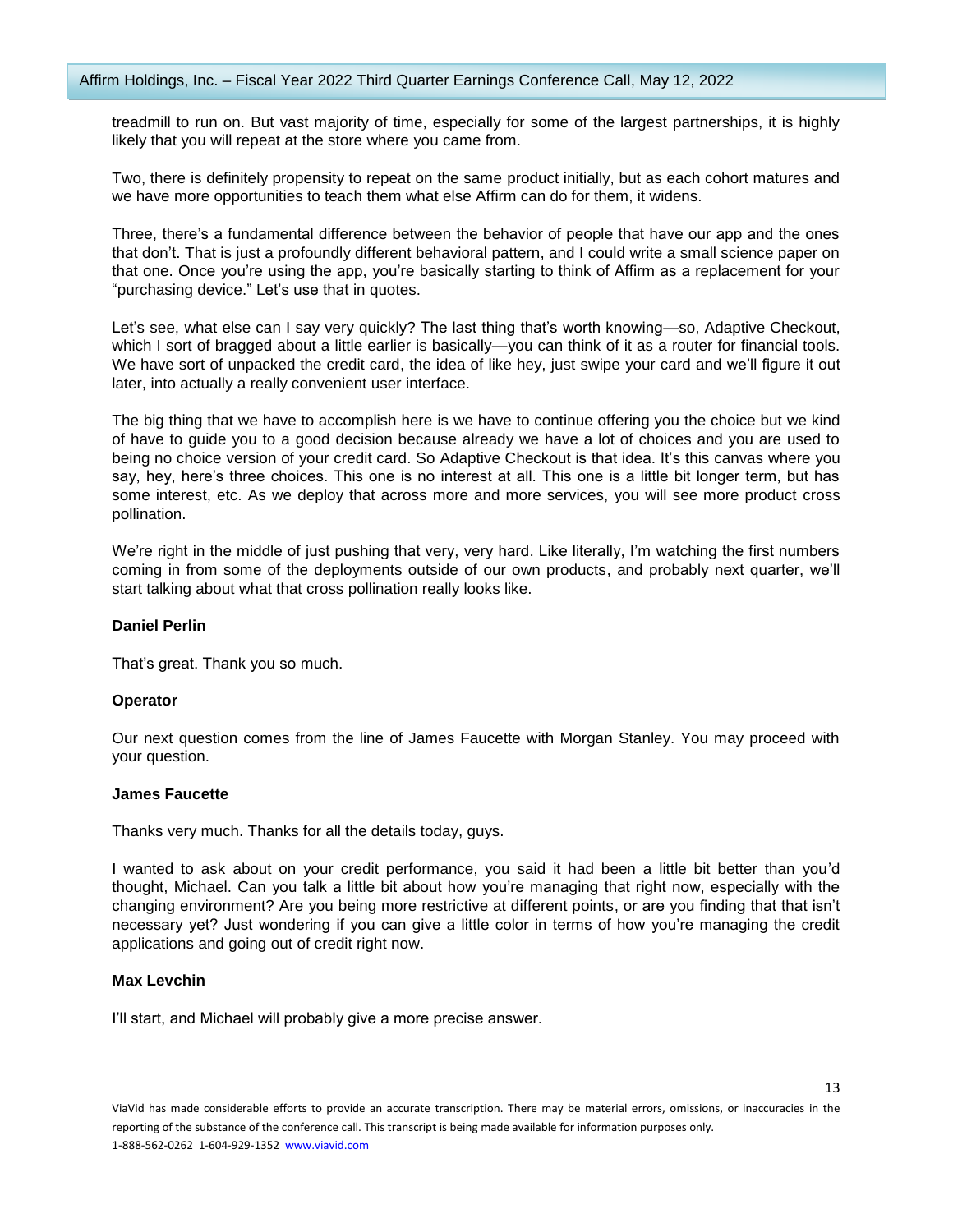So we always manage it exactly the same way. We have not at all changed our approach. We look at both vertical and horizontal slices. We ask the question, how is this component of American society doing, Canadian, Australian? How are they overall in terms of their job security and sort of the policy set sort of this horizontal slice? Then vertically, we ask the question, how are the sales in this merchant category? We know what folks are selling. We know if it's selling better or worse, which means that the advertising campaigns that drive consumer demand can reach audiences that are potentially overextended already and maybe shouldn't be borrowing.

So all of that feeds into the policy setting. Then we tune it, but we tune it all the time. It's not a thing that we sort of get together and say, "All right, it's been a quarter, let's talk about it." We talk about it literally every Monday morning. There is a triage conversation about credits with our Head of Risk in the room with the Executive Team and we review all of our numbers and say, "Hey, how do we feel about the American consumer at the highest level?" Then we dive deep into, "Here's this product, it's called Split Pay, how is it doing on Shopify?" So that's what we're doing.

It's performing a little bit better typically means that the precautionary steps we took were slightly less necessary than we expected, at least one or two degrees to the right or to the left. It's never, let's pull a handbrake, and we overtightened or something like that. We really do not run it like a bank would. This was very, very evocative. Michael probably has better numerical answers.

## **Michael Linford**

I think the other thing, guys, is we look at the unit economics in the business, whether you measure that through the financial statements like we do in the revenue less transaction costs or you look at it on a horizontal basis, and we make sure that there's enough economic content, and we make sure that we make credit decisions consistent with that. The things we're always looking at is based upon prior originations, how are they trending against the forecasted numbers. Given the very short duration of our asset, we're able to get that signal very quickly to feed it back into decisioning.

If you just look at where we're at right now, we did better on the revenue less transaction cost line in large part because we performed better. This is a bit of a counter signal to what you're seeing in a lot of other companies right now, and we attribute that mostly to the fact that we're pretty careful on the front end, and we're very diligent about managing it. as Max alluded to.

## **James Faucette**

## Got it. I appreciate that.

Then when we look at your adding additional capital partners and commitments, etc., how are you feeling about where you're positioned now with kind of those commitments versus your growth targets? Is there a lot of cushion there? I know you haven't given guidance for next year, but obviously, I would assume that those carry into next year, etc. So just wondering if you can give a little bit of nuance and color of where you're at versus where you want to be on both capital commitment and how that relates to your growth ambitions generally?

# **Michael Linford**

Yes. I think the easiest way is we feel really, really good. We ended the quarter with \$9 billion of capacity. We actually have over \$10.1 billion as we sit here today, additional capital that we talked about on the call, the 22A deal in the ABS market as well as the onboarding of the new forward flow partner. Both of those two are just, we think, massive endorsements of the product. I think it's a good time to remind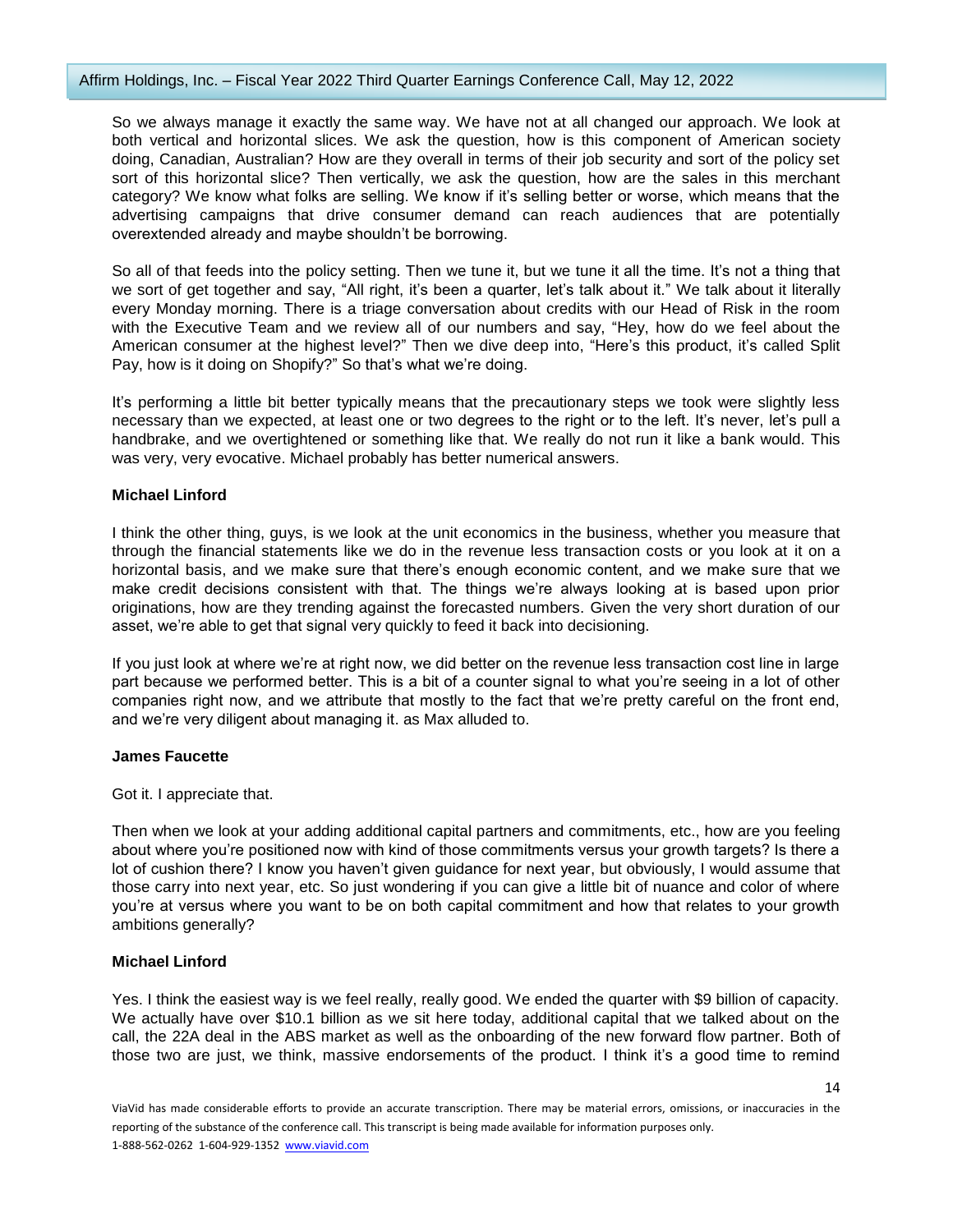everybody that there is widespread support for the asset we generate in the capital markets. We have not seen that be a real difficulty.

We have seen the overall macro market change. So that changes rates, it changes spreads, but the asset underneath it, the asset we create, continues to be something that all of our capital partners both understand and value, and even the rating agencies value it, as I talked about, the AAA rating on the senior tranche in our last ABS deal. That suggests we're producing really quality assets and it's linked back to the credit question.

So if we keep our eye on the ball and produce good assets like we have been and will continue to do, we feel really good about it. We're not giving guidance like you said, for Fiscal '23, but we feel very good about where we stand. If anything, I think you're going to see us continue to be slightly larger on capacity or lower in utilization because of the macro concerns, even though we actually don't have those as a Management team.

#### **James Faucette**

Got it. Thanks for that input, Michael.

#### **Operator**

Our next question comes from the line of Jason Kupferberg with Bank of America. You may proceed with you question.

#### **Jason Kupferberg**

Thanks for all this, guys.

So yes, just a couple of things. Maybe I'll come back to the sustained profitability messaging. Just wondering if you can quantify that at all? I'm just thinking back to the Analyst Day last year when I think you guys had said that adjusted operating margin would get to the 0% to 10% range once revenue growth had slowed to 20% to 30%, GMV to 30% to 40%. So is that the right way to think about where you may exit Fiscal '23? Just wondering how we should view that in light of the Analyst Day? Or do you feel like this is a little bit of a kind of updated messaging just given how much the macro environment has changed?

## **Michael Linford**

Yes. Thanks for the question, and I appreciate the way you word it.

This is definitely, as we say an and. This does not replace our prior nor is it meant to suggest that we think growth will slow. Quite the opposite, as Max talked about. To be brutally clear, we do not think that the decisions we'll take in order to get us to that breakeven or better adjusted operating income will result in any sort of slowdown in growth, period. In fact, the growth will allow us to achieve it and the focus on unit economics will get us there inevitably. So please don't read into us suggesting that the growth rates will slow. Quite the opposite.

We feel very good about the growth into next year. While we're not giving any guidance today, I think there are a few trends that are worth highlighting. The first is that, remember, we'll be experiencing the full year for both Shopify and Amazon. Not just the full year with those deals, but the full year with expanded product rollouts. We talked about the expansion on Shopify to new products, including Adaptive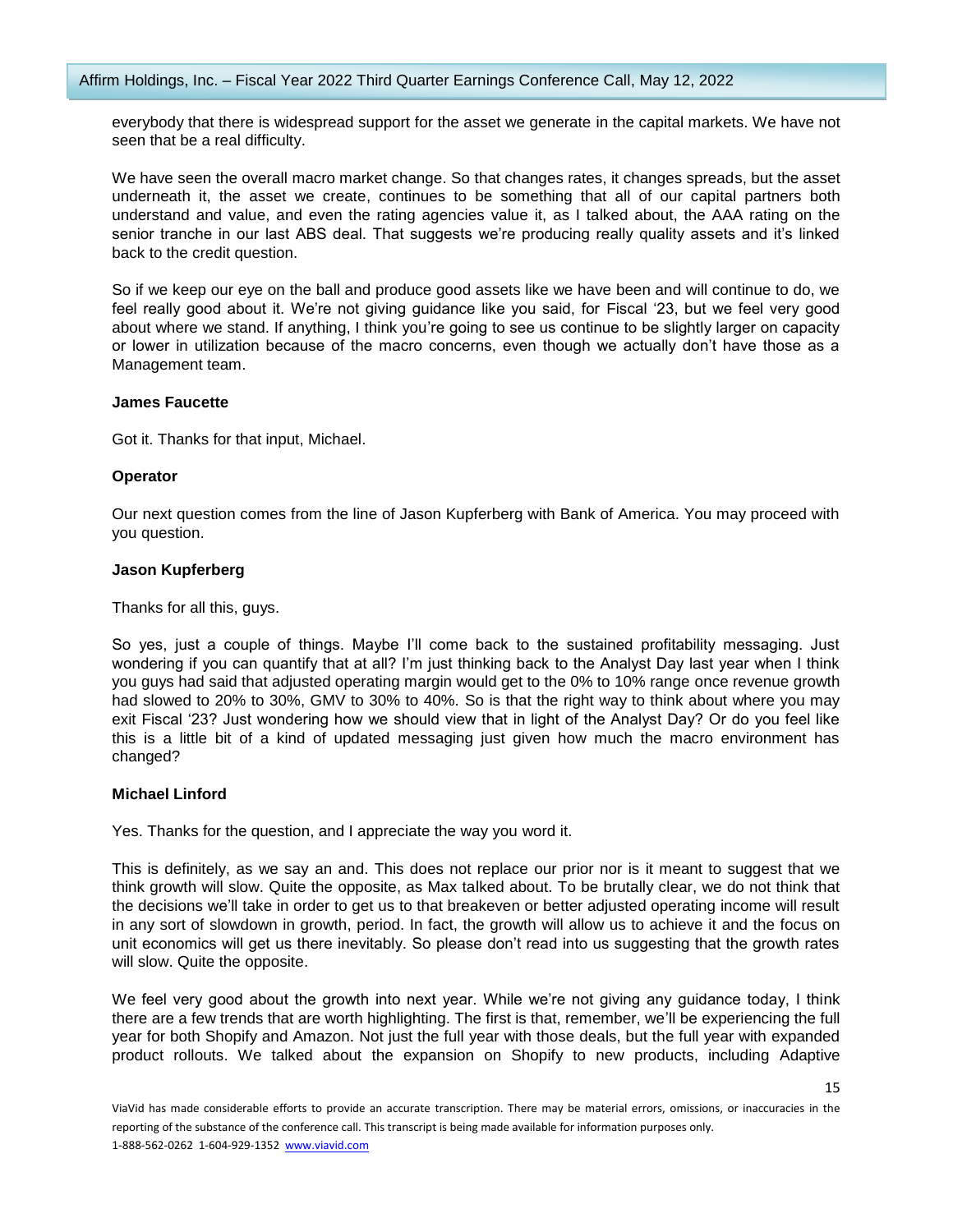Checkout, but also all the optimizations that Max talks so often about, where it's the sum of a lot of little things that we're doing with these large partners. That's going to be a key avenue for growth for us.

As always, we talk about Debit Plus as a thing that will continue to be very incremental to any of the current run rate in the business. So we feel really good about growth into next year. We're not giving any guidance, but please don't hear our profitability target as any indication that we expect to slow down. Quite the opposite.

#### **Jason Kupferberg**

Very helpful.

Then just on gross profit, on revs less transaction expense, you're going to exit this year based on your Q4 guide just at or maybe a hair above the top end of the 3% to 4% longer-term range. I know we'll have to wait until next quarter to get kind of a full complement of guidance, but is there any reason to believe sitting here today that you won't be able to comfortably stay in that range next fiscal year?

#### **Michael Linford**

Absolutely not. We feel very strong about our ability to deliver that in any market environment, and we'll continue to use that as the range to talk about in the business. This quarter saw us pretty materially above that range. Again, I would characterize that as being a little bit warmer than we want it to be; 3%, 4% is a very good range for us. This is the fifth straight time we've hit our commitments and we would expect to continue to do that, and we're committed to do 3% to 4%.

#### **Jason Kupferberg**

Good to hear. Thanks for the comments.

## **Operator**

Our next question comes from the line of Ramsey El-Assal with Barclays. You may proceed with your question.

## **Ramsey El-Assal**

Hi. Thanks for taking my question this evening.

I want to follow-up on Jason's last question. In terms of the timing of the ramp of the Shopify expansion and also of the Stripe deal, should we think of that as just hitting 2023 rather than having an impact later this year? In addition, how long is the Shop renewal for? I think I saw in the press release multiyear. I'm not sure if you can tell us exactly how long it was for?

## **Michael Linford**

Yes. Last question first. It's all the way through June of 2025.

The timing, we are in the midst of rolling out additional products to Shopify right now, as Max mentioned. It's uncertain if it will have any material impact in the next six weeks of the quarter, but feel good about it. I think that and the Stripe deal are much bigger going into Fiscal '23.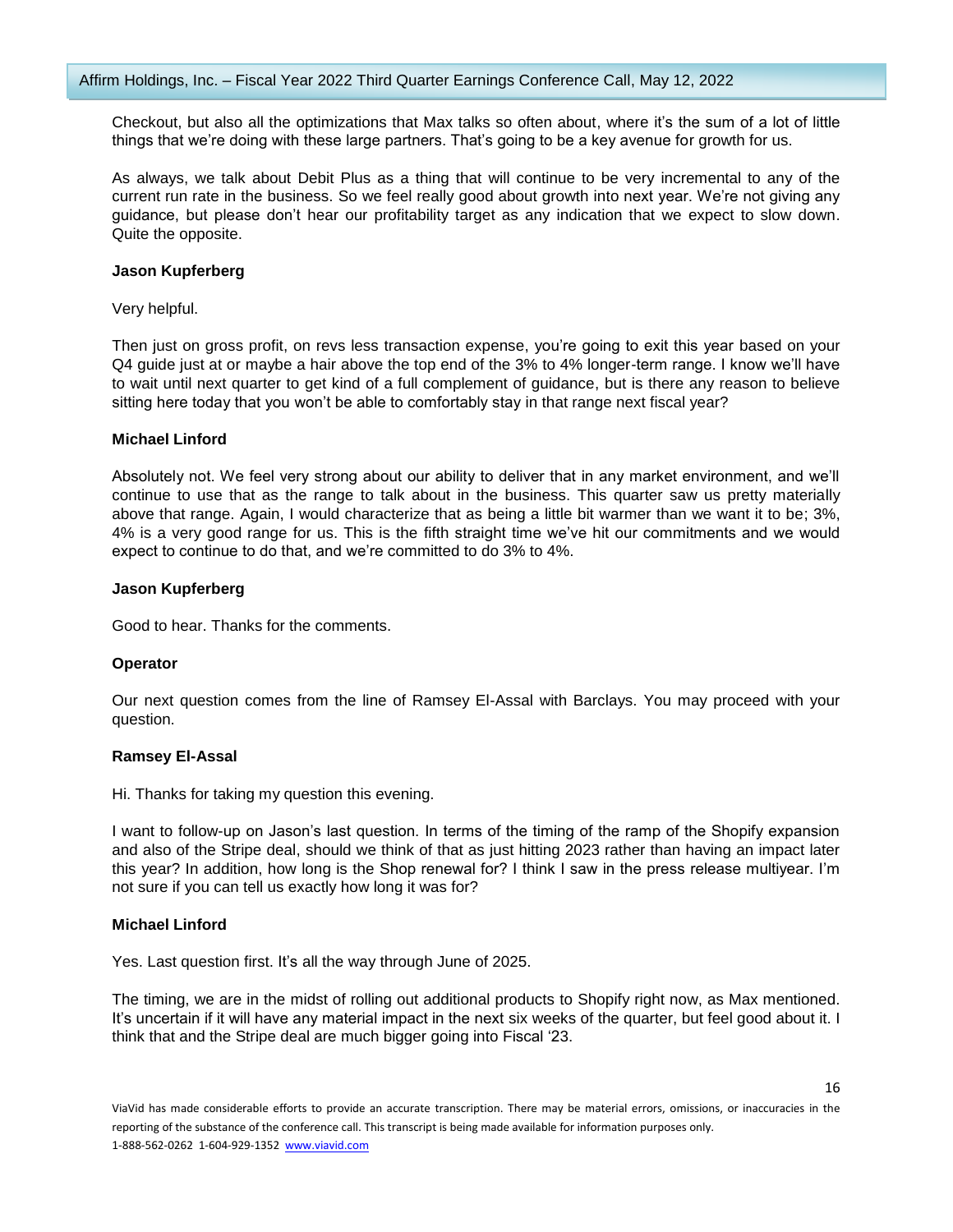Then Max maybe you can provide some color on the Stripe deal?

## **Max Levchin**

Sure. The Stripe deal is super cool. Basically, one of the common delays, if you will—when we sign a merchant to launch them, they kind of always say, "Hey, how long is it going to be before we can go live?" and we say, "Hey, we've got to put two lines of JavaScript into your checkout and onto your product page and off you go. And then we have to integrate with your payment system and plumb, if you will, the settlement and money transfer and everything."

If you have a deal with an existing payment provider for that merchant—e.g. FIS or Global Payments or Adyen or Stripe, which is the latest one—you can literally replace that whole backend integration with, "Yes, we'll just route Affirm transactions on the rail that has already been put in there by Stripe." That's literally flipping a switch to an enormous number of merchants that have partnered with Stripe. It's really millions in their case.

We also have a bunch of really interesting projects planned with them that probably are beyond the scope. Again, I would want you to not think of them as an immediately accretive thing, but it is a vast market opportunity that we're very, very excited. As a longtime friend and fan of Stripe, and full disclosure Investor in the company, we're very happy with the partnership there.

#### **Ramsey El-Assal**

Great. It sounds like a pretty…

#### **Max Levchin**

It's all about creating these avenues for more growth for many years forward. That's what this is all about.

#### **Ramsey El-Assal**

Perfect.

A follow-up for me. Sales and marketing expense was down quarter-over-quarter quite a bit. I guess, first, how should we think about that line going forward in terms of where it might stand as a percentage of revenue? But in addition, as you ramp with the larger platforms and brands like Amazon, Shopify, etc., will that have a positive impact on your marketing spend? Can you rely on their brand and their marketing spend effectively to kind of take some of the pressure off your P&L?

## **Michael Linford**

So first, on a non-GAAP basis, you did see sales and marketing come down quite a bit sequentially and really even on a year-on-year basis. That is mostly due to the timing of some marketing campaigns that we run. We talk a lot about this, but our marketing activity isn't tied to in-quarter revenue or GMV generation. The kind of investments that we have been making over the past year have really been around building a brand and building awareness in the consumer, which has a less direct and less tied to in-quarter performance measure. That's why you are able to see in this quarter, really strong growth despite pretty substantially less amount of sales and marketing on a non-GAAP basis.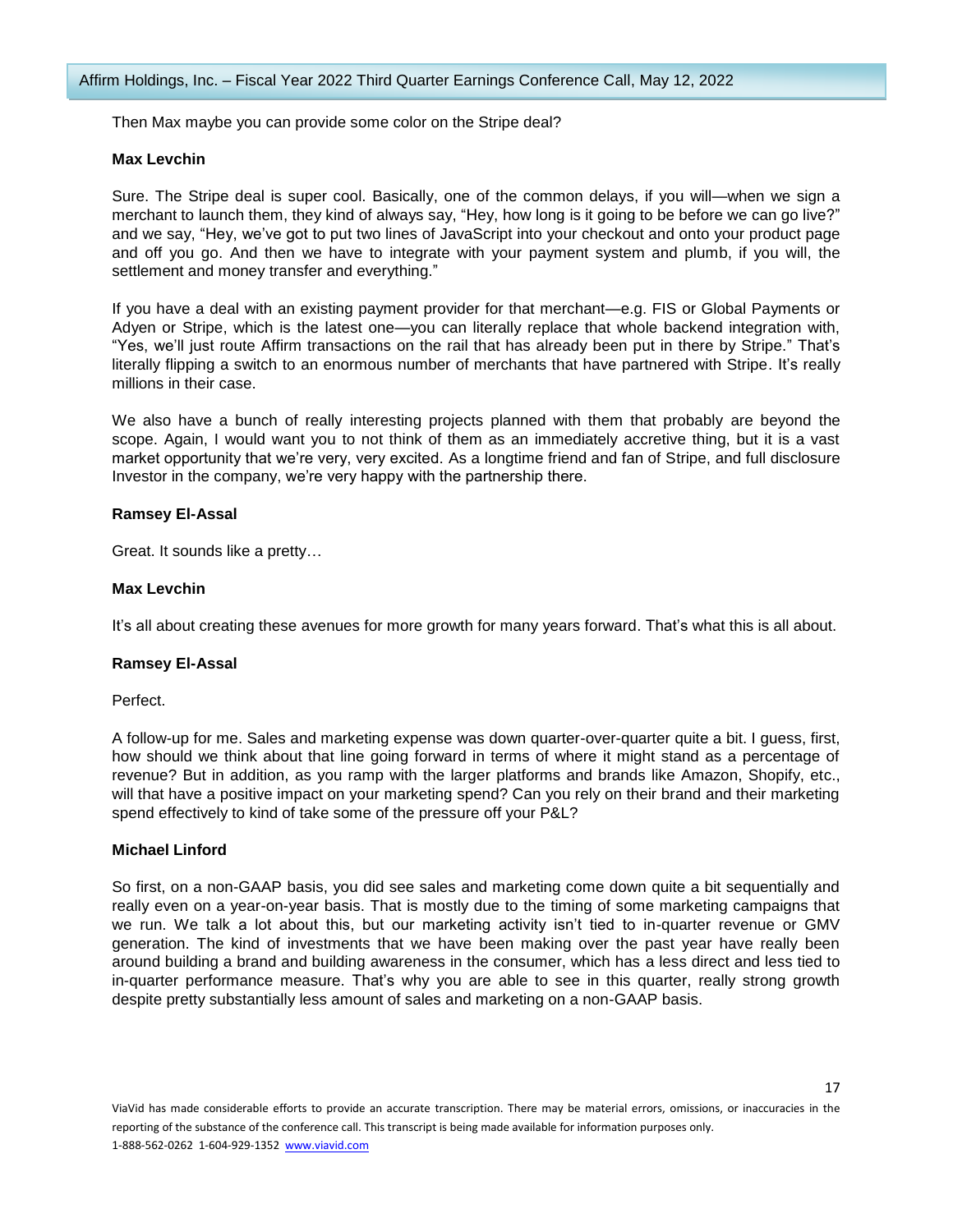I think going forward, we're not prepared to give you any indication about the shape of the P&L or where we expect those lines to be, but obviously, as we work ourselves towards breakeven or better on adjusted operating income line, we would expect leverage across all of our fixed cost lines.

#### **Ramsey El-Assal**

Great. Thanks.

#### **Operator**

Our next question comes from the line of Andrew Jeffrey with Truist Securities. You may proceed with your question.

#### **Andrew Jeffrey**

Hi. Good afternoon. Certainly appreciate you taking the question and appreciate the conviction, Max, as usual.

Michael, we get a lot of questions about the fin side of the business, not as much the tech side of the business. A couple of things stand out to me and I wanted to ask first about just the platform portfolio and funding mix, Slide 19, the fact that equity capital required is actually down to 2%. There was a lot of talk about a securitization that didn't get done intra-quarter, for example.

Is that a sustainable level? To me, that's super impressive, especially given all the concerns about liquidity that seem to be swirling around the market and around Affirm in particular.

#### **Michael Linford**

Yes. I appreciate the question.

Yes. I think we have said that we would like to be below 5% on a sustainable basis and feel like that's a good range to be at. You'll see an ebb and flow quarter-to-quarter based upon how much forward flow or one-time deals might happen, and this last quarter saw a securitization happen early in the quarter, which I guess folks weren't really attending to that actually allowed us to move quite a bit of our 0% paper off the balance sheet. You can see that at the top bar on that chart, there you see on that slide. That will continue to be the way we want to operate.

We want to be both durable in the quantum of capital that we have access to, we want to deliver the unit economics that we have signed up for, and we want to be very efficient with the Shareholders' capital. We definitely never want to let growth be impacted by our capital program. So, we are always going to be overfunded with excess capacity, and you have seen us do that this past quarter and we will do that into the future while still delivering those strong units.

So I would say that it would be below 5%. I don't know that it would stay in the 2% range sustainably. Again, I would just reiterate that I think our team is doing a very good job executing in these pretty volatile markets. We are pretty proud of the access to capital that we enjoy right now because we generate a high-quality asset.

## **Andrew Jeffrey**

Yes. That's clear. I appreciate that.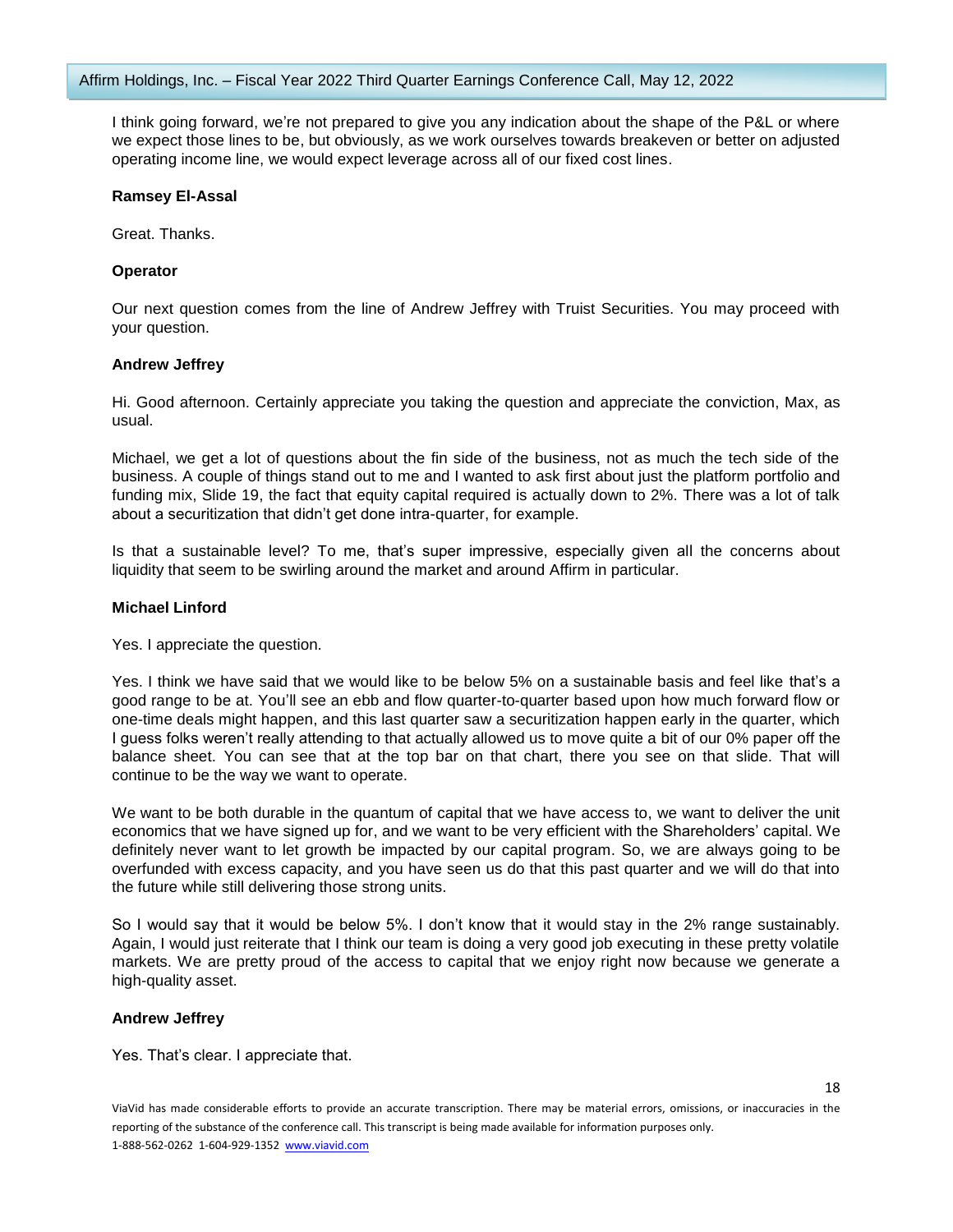Then, Max, maybe a question—I know it's early on Affirm Debit Plus, but can you talk about any learnings or thoughts about inflows and the ability to drive direct deposit attach , and what you think the opportunity is for growth from more recurring spend on that product?

#### **Max Levchin**

Let's see. I promised myself and Michael that I will not jump out with a bunch of cool stats, and yet as an engineer, I am prone to them. Here's a cool one. The number one most visited physical retail used by Debit Plus consumers right now is Walmart groceries, which I think it's probably true for a lot of America, but it's to me, super anecdotal. So just ignore it, if you will, but it tells you that a subset of consumers that we have given the card to have now used it to buy groceries, which I think, that's probably the sort of warmest, fuzziest news I've heard about the product so far.

It's super—this is a very, very baby product. It has on the current UX rev is 180 something and it's going to be in the thousands before we are satisfied there. But the fact that people are using it to buy food is the best indicator I have heard. We want it to be top of wallet. We want it to be the thing that people take to go shopping for their family, to give them financial flexibility. I have a lot of miles and a lot of commitment to this product to go.

In terms of shareable statistics, it's growing at ridiculous rates right now, but it's also completely selfstimulated in the sense that we are finally opening up to a bunch of waitlist users. So of course, it's going to grow at crazy rates. At some point, it's going to even out and then we will know what the natural growth rate looks like. We will open it up to the entire Affirm base once the waitlist is cleared out. You will just have a button in your Affirm App saying, "Hey, do you want your card?" So we just need a little bit more time to scale.

## **Michael Linford**

My team is alerting me that I misspoke a little bit earlier and Q3 was an interest-bearing not a zero percent. In any event, it got off sheet in (inaudible) execution. I wanted to make sure that got read in so that I don't get attacked.

## **Andrew Jeffrey**

All right. Well, very cool. I appreciate it. Thank you.

#### **Operator**

Our next question comes from the line of Dan Dolev with Mizuho. You may proceed with your question.

#### **Dan Dolev**

Hey guys. Thanks for letting me ask my question.

So just really quick, can you give us a sense of sort of the interplay between the reserves and the chargeoffs? Charge-offs are rising; reserves seem to be coming down. Like how much of it is, Michael, like denominator/Split Pay difference—mix difference? Then I have a quick follow-up. Thank you.

## **Michael Linford**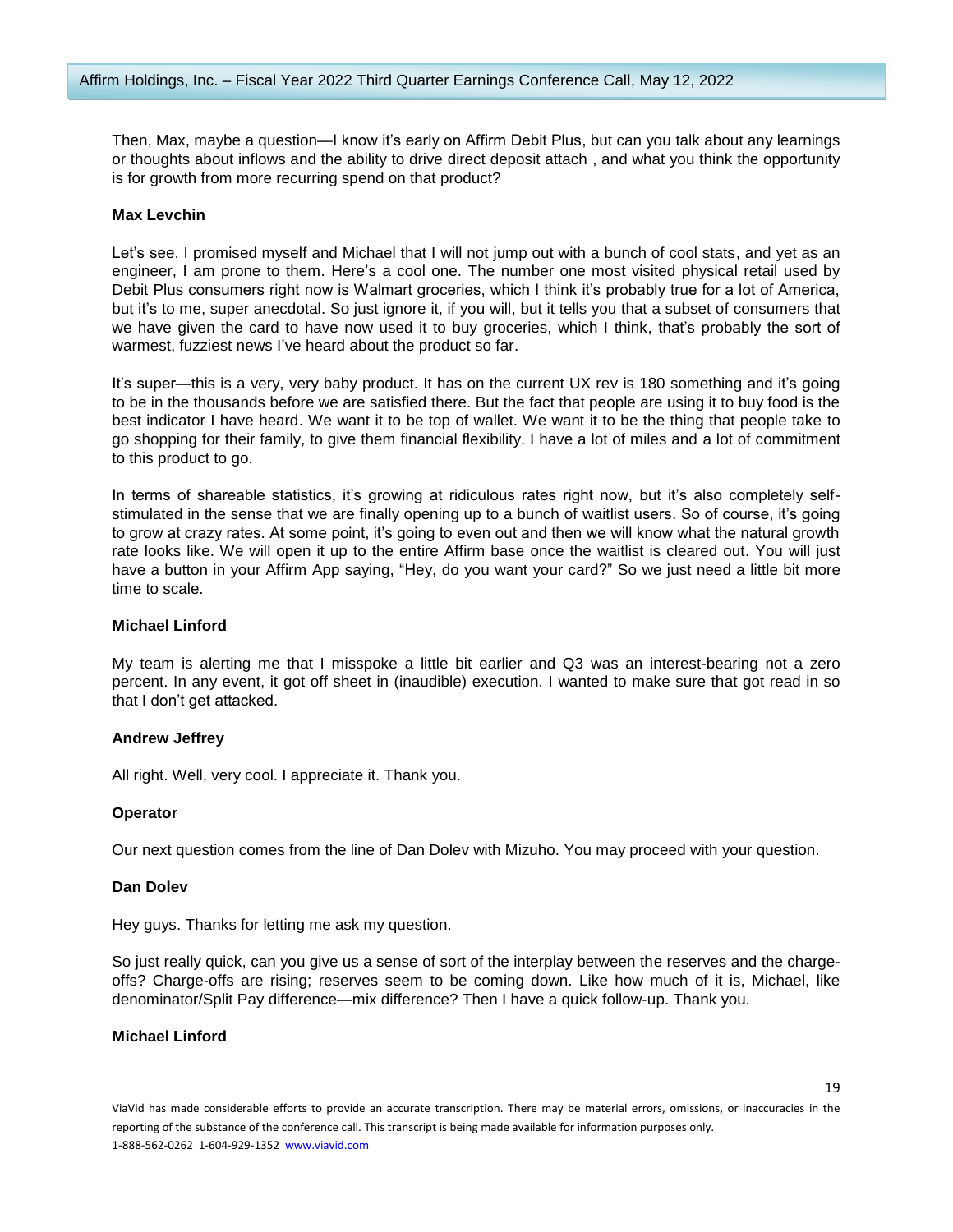Yes. The allowance is always the current estimate as a percentage of loans held for sale, the current estimate of future losses. So that 6.4% where we ended at, that's where we would expect it to be on a percentage basis. If you want more of a kind of backward-looking measure, that's where we show the delinquency performance and you can see that's trending on—I guess, it's Slide 21 of the supplement, you can see where that's trending.

Charge-offs are a bit difficult to get too much information out of it, given that we charge off at 120 days. So it's pretty difficult to really get a sense of how credit performance is reflected through the charge-off line. Again, the short duration of our asset makes that doubly true.

## **Dan Dolev**

Got it.

Just one last data point, if I may. I don't know if I missed it, but can you give us like some GPV estimates for Shopify and Amazon?

## **Michael Linford**

Yes. Unfortunately, I can't. No. But what we did say on the call…

## **Dan Dolev**

No one's listening. It's okay.

## **Michael Linford**

Dan, you and I both know that's not true. The thing we said in the call, the prepared remarks, which is true, is that no partner was more than 10% of GMV or revenue on a three-month and nine-month basis, so you can get some sense there. We also showed you the General Merchandise category, which is inclusive of some of the largest retailers in the world, grew to over \$670 million. So those are the stats we can share.

## **Dan Dolev**

Okay. Great. Thank you. Great quarter.

## **Operator**

Our next question comes from the line of Rob Wildhack with Autonomous Research. You may proceed with your question.

## **Robert Wildhack**

Hi guys. Thanks for fitting me in.

Just as a percentage of funding debt, the funding costs in the quarter were quite a bit lower. Can you talk about what's going on there?

# **Michael Linford**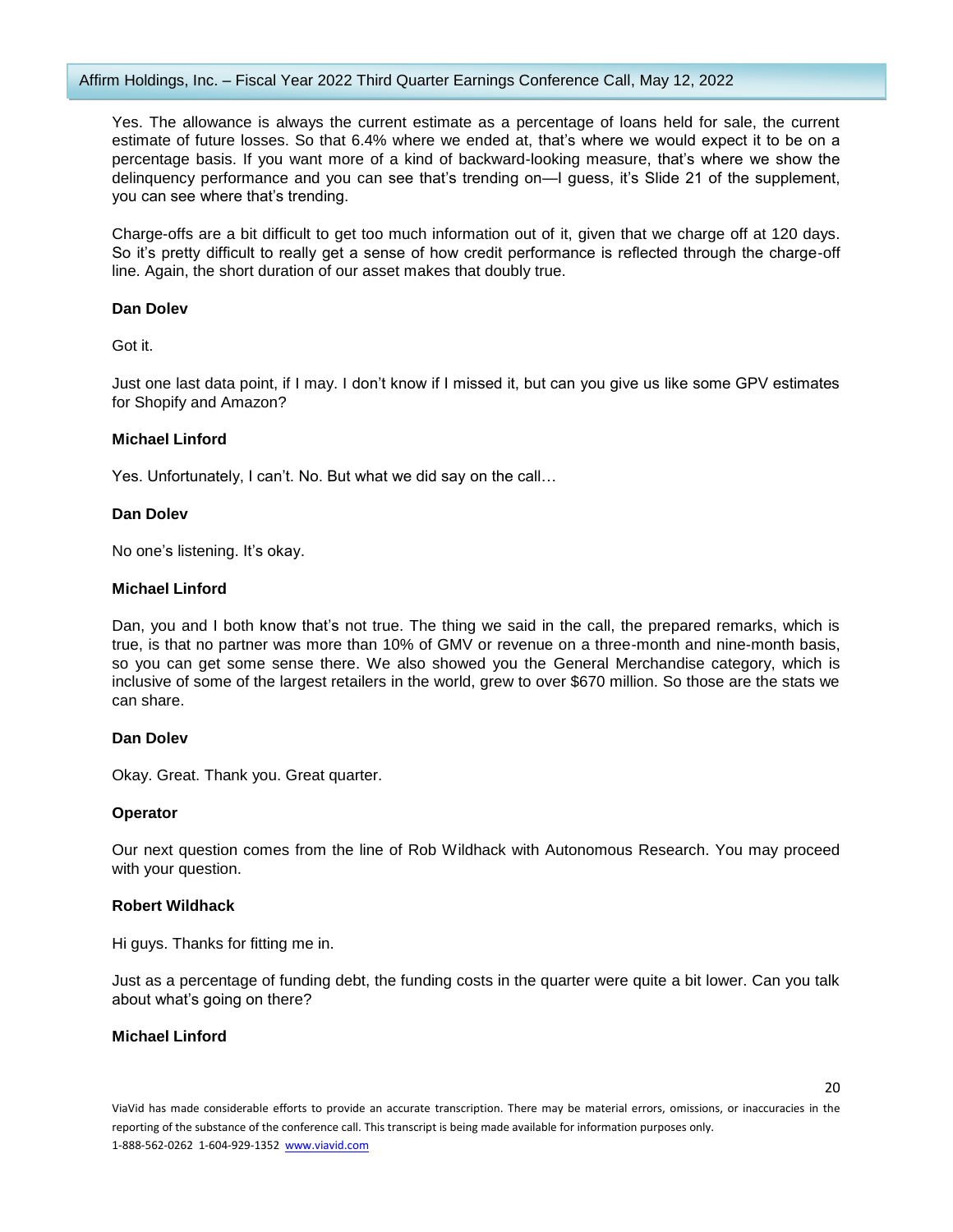Yes. I think that reflects a number of factors, I believe, which is execution. Remember we talked about it a lot, rates moving does impact us, but not in the near term. Most of our capital is locked in and committed. Very little of it is truly floating. If you look at our warehouse lines, that limits the amount of funding rate exposure that we have. Then just generally, we have a lot of very well-executed capital markets activity over the past 18 months that reflects in really strong performance.

#### **Robert Wildhack**

Got it. Thanks.

Then bigger picture, I think the Adaptive Checkout seems to be a real linchpin of all the deals that you have announced recently, specifically from the enterprise partners. Max, you talked about it a little bit, but anything to add on why that product kind of stands out as being particularly interesting to those partners?

#### **Max Levchin**

Sure. A couple of different reasons, and we talked about this before, so I apologize if this is sort of old news. Vast majority of large enterprise partners that we have won picked us because we span the entire gamut of products possible. If you are just a Split Pay specialist, it's great. But if you sell both bicycles and bicycle tires, you will need two providers. If you are picking a technology partner, and you want it to scale, you want it to be good at underwriting, you want it to have a good capital markets, you don't want to go out of business, we fit all those criteria really well, but the one thing that we do have is we have excellent well-performing products that meet the price point that the consumer needs.

We have also products, that's great, but you still may have to integrate those products multiple times. Adaptive checkout was this idea that what if we gave you just one single integration, and we will guide the consumer to the right financial choice for them so that the consumer satisfaction actually accretes to both us and the brand, that we are literally helping the person live a healthier financial life. It certainly has resonated with our partners. It's certainly really resonated with us because it's extremely on-mission. It allows us to just continue driving savings in terms of paid interest to consumers and better conversion to the merchant.

So it's almost a meta product. It's infrastructure for multiple products that we have built in the past to live together in harmony in a single page. It has been really well-received by the market. You're right in that set. Some merchants, by the way, are not really appropriate. If you only sell apparel within sort of a very tight \$30 to \$50 price range, you might not care about the ability to pay for things over 12 months. But if you are Walmart or an Amazon or many, many, many other merchants that sell multiple SKUs in a fairly wide range of price points, Adaptive Checkout is the ideal product because you only integrate it once, it has all the same properties of Affirm, and it self-changes to meet the consumer need on the spot without the person having to configure anything.

By the way, it also supports things like 0% deals. All the stuff that we're famous for that we have done so well over the last 10 years, it's all baked inside a single integration.

## **Robert Wildhack**

Very helpful. Thank you.

#### **Operator**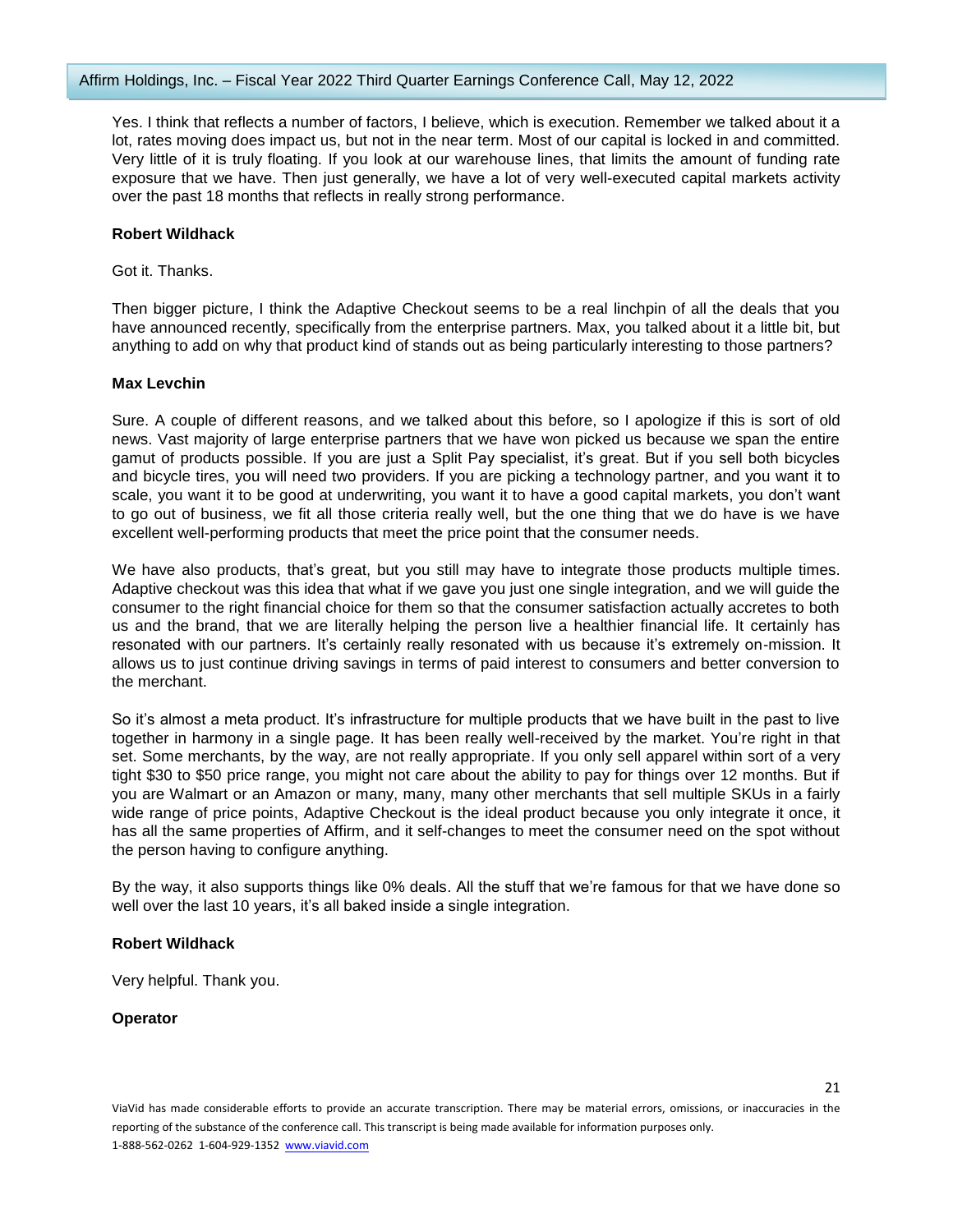Our last question comes from the line of Bryan Keane with Deutsche Bank. You may proceed with your question.

#### **Bryan Keane**

Hi guys.

Just a couple of quick ones. I guess just thinking about the tightening of the credit market, has your guys' transaction acceptance rate changed at all given kind of where we are in the market? Then secondly, when we look at delinquencies, is there a reason why it's excluding Split Pay now on the slide on 21? Maybe I missed that piece? Then where do you expect delinquencies to track at these levels kind of through the fiscal year? Thanks.

## **Max Levchin**

I completely blanked on the first part of the question, but of course it's written in front of me. Sorry. So, the transaction approval rate has not changed very much at all. Again, like we really manage this at a merchant-to-merchant, basket of risk level to basket of risk. There's multiple different acceptance rates. They are really, really quite different. It's just really important to think of Affirm as a—if you need one number, it's a weighted average and the weights are quite dramatically different from bucket-to-bucket.

That said, the weighted average right now is roughly the same. The reason for it isn't because there aren't people paying more or less of their bills but because the application rates that we have, the number of people asking us for a loan, vastly exceed the ones that we are actually going to approve. Vastly is a little strong. The approval rates have remained pretty good and will remain the same. The point there is our job is to rank risks. We have been quite good historically and intend to remain in the future, very, very good at rank ordering applicants that come through.

We approve the ones we believe can pay their bills. Then after that, we stop. The number of people that ask that can't pay their bills does not seem to be changing very much. So the approval rates, therefore, have remained roughly—or the acceptance rates have remained roughly the same.

As I have tongue-tied my way through this one, I will let Michael take care of the other half.

## **Michael Linford**

Yes. So the DQ chart does now exclude Split Pay. The vast majority of our balances on a total platform portfolio basis are no Split Pay. The Split Pay asset is a 50-day asset. We have \$120 charge-off policy. So, as you can imagine, the way that actually works, and with respect to the delinquency calculation, doesn't really make sense to look at on a DQ basis. We think it's pretty misleading to look at it that way.

In terms of where it's going, we would expect to continue to track at or below the '19 levels on a portfolio basis based upon our current projections.

#### **Bryan Keane**

Great. Thanks for taking the question.

#### **Operator**